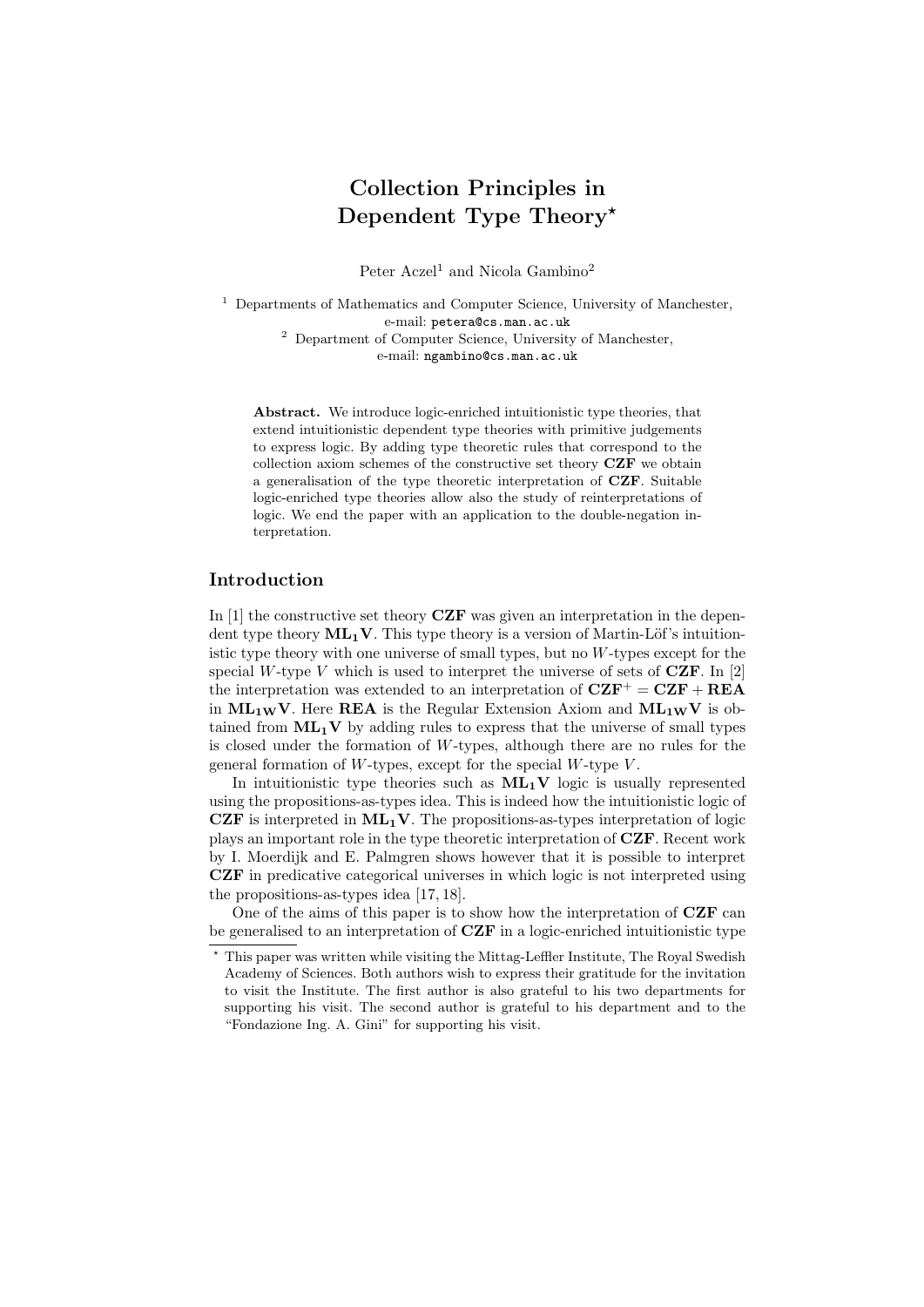theory  $ML(CZF)$ , which itself has a natural interpretation back into  $CZF$ . By a logic-enriched intuitionistic type theory we mean a pure intuitionistic type theory like  $ML_1V$  that is extended with extra judgement forms to express, relative to a context of variable declarations, being a proposition and assertions that one proposition follows from others.

We expect this generalisation to be fruitful. We will give just one indication of this in the paper. We will show how a logic-enriched type theory can accomodate the j-translation reinterpretations of logic. The idea of a j-translation is really a folklore idea to generalise the double negation translation of classical logic into intuitionistic logic by using any defined modal operator  $j$  to generalise the double negation operator provided that  $j$  satisfies suitable conditions that correspond to the conditions for a Lawvere-Tierney topology in an elementary topos or for a nucleus on a frame. In general only intuitionistic logic gets reinterpreted. See [5] for a recent treatment.

In order to carry through our interpretation of **CZF** in a logic-enriched type theory it will be necessary to include two rules in the type theory corresponding to the two collection schemes of CZF, Strong Collection and Subset Collection. In the original type theoretic interpretation these new type theoretic rules, called Collection rules, were not needed as they are both consequences of the type theoretic axiom of choice that holds in the propositions-as-types interpretation of logic. Fortunately we will see that the type theoretic Collection rules are preserved in a j-translation, although an extra condition on j is required to show that the rule corresponding to Subset Collection is preserved. A set theoretical counterpart of this condition was used in [10] to develop frame-valued semantics for CZF.

We have discussed the issue of translating CZF into an intuitionistic type theory. It is also natural to consider translations in the opposite direction. For example we may interpret types as sets and objects of a type as elements of the corresponding set. Then to each type forming operation there is the natural set forming operation that corresponds to it. For example corresponding to the  $\Sigma$  and  $\Pi$  forms of type are their set theoretical versions. In this way we get a conceptually very simple set theoretical interpretation of the type theory ML, which has no universes or W-types, in  $CZF$ , and this extends to an interpretation of MLW in  $CZF^+$  and MLW<sub>1</sub> in an extension  $CZF^+u$  of  $CZF^+$  expressing the existence of a universe in the sense of [19]. Here **MLW** is **ML** with  $W$ -types and  $MLW<sub>1</sub>$  is its extension with a universe of small types reflecting all the forms of type of MLW. The syntactic details of this kind of translation can be found in [4].

A weakness of these types-as-sets interpretations, when linked with the reverse sets-as-trees interpretations, is that there seems to be a mismatch between the set theories and the type theories. So although we get a translation of CZF into  $ML_1V$  we only seem to get a translation of  $ML$  into  $CZF$  and to translate  $ML_1V$  into a constructive set theory using types-as-sets we seem to need to go to the set theory  $CZF^+u$ , which is much stronger than  $CZF$ . This mismatch is overcome in [4] by having axioms for an infinite hierarchy of universes on both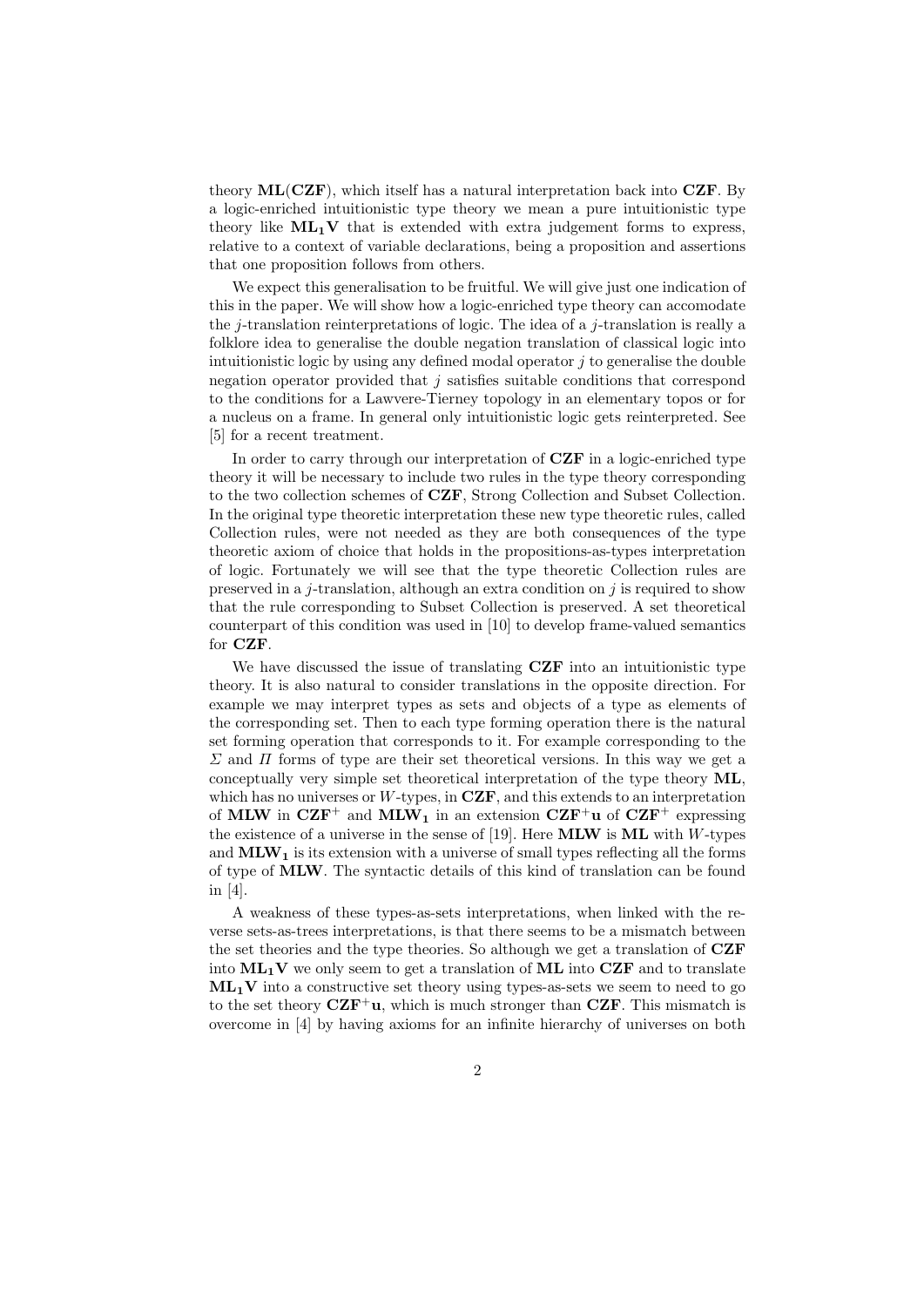the type theory side and the set theory side. This allows for the two sides to catch up with each other.

This brings us to the second main aim of this paper, which is to present another approach to resolving the mismatch problem by replacing the types-assets approach by a types-as-classes approach to interpreting type theories in set theories. To carry this approach through it is necessary to restrict the formation of  $\Pi$ -types. This is because in set theory we may only form the class  $\Pi_{x \in A} B_x$ , where A is a class and  $B_x$  is a class for each  $x \in A$ , when the class A is a set. The corresponding restriction in type theory is to require that  $(\Pi x : A)B(x)$  be allowed as a type only when  $B$  is a family of types indexed by a small type  $A$ . When W-types are also wanted then again it is necessary to put a restriction on their formation. This time the restriction is to only allow the formation of a type  $(Wx : A)B(x)$  when each type  $B(x)$  is small, although the type A need not be small.

With these restrictions we are led to consider a pure type theory  $\mathbf{ML_1^-} + \mathbf{W}^$ and a logic-enriched extension ML(CZF) and give a types-as-classes interpretation of  $ML(CZF)$  in CZF. With the reverse sets-as-trees interpretation of CZF in  $ML(CZF)$  we get a match between a type theory and  $CZF$ .

Remark. Due to space constraints, unfortunately this paper does not contain any proofs. Most of the type theoretic rules are also omitted. We hope to present in a future occasion a full version of the paper, including detailed proofs and a complete list of type theoretic rules. A draft of the full version is available from the authors' web pages.

Plan of the paper. Section 1 recalls pure type theories and introduces logicenriched type theories. Section 2 is devoted to the propositions-as-types interpretation of logic-enriched type theories into pure type theories. Section 3 contains the types-as-classes interpretation of logic-enriched type theories into CZF. Section 4 presents the Collection rules and their proposition-as-types and types-as-classes interpretation. Section 5 develops a generalised type theoretic interpretation of CZF into  $ML(CZF)$ . Section 6 discusses j-translation reinterpretations of logic in logic-enriched type theories.

Acknowledgements. We wish to thank Helmut Schwichtenberg for helpful suggestions. The first author wishes to thank Christopher Nix for pointing out some inaccuracies in a preliminary version of the paper. The second author wishes to thank Steve Awodey, Andrej Bauer, Maria Emilia Maietti, Giovanni Sambin and Alex Simpson for useful discussions.

# 1 Logic-Enriched Type Theories

# 1.1 Standard Pure Type Theories

A standard pure type theory has the forms of judgement  $(\Gamma)$  B where  $\Gamma$ is a context consisting of a list of declarations  $x_1 : A_1, \ldots, x_n : A_n$  of distinct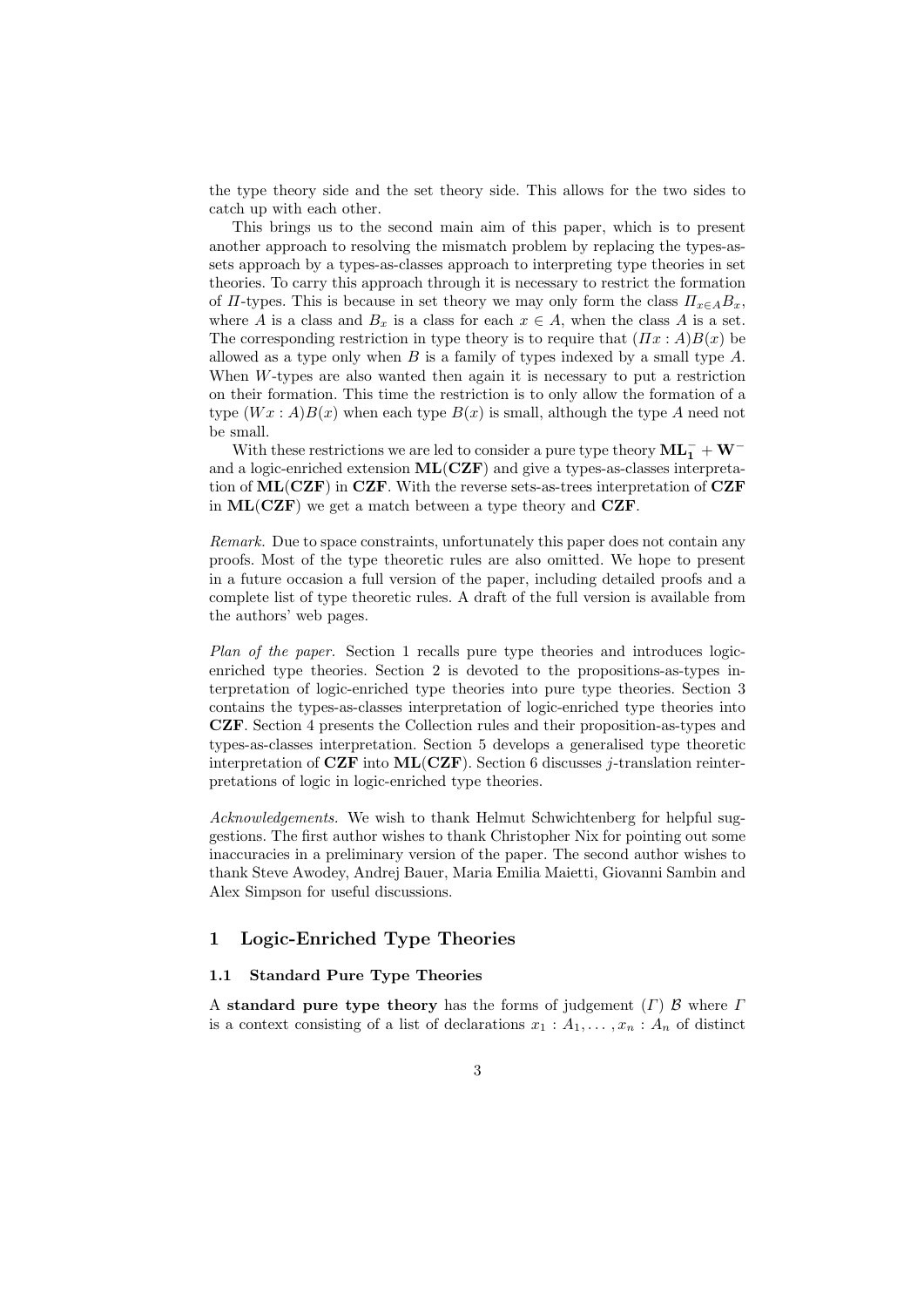variables  $x_1, \ldots, x_n$ , and  $\beta$  has one of the forms

$$
A: \text{type},
$$

$$
A = A' : \text{type},
$$

$$
a: A,
$$

$$
a = a' : A.
$$

For the context  $\Gamma$  to be well-formed it is required that

$$
(x_1 : A_1) A_2 : type,
$$
  
\n
$$
(x_1 : A_1) A_2 : type,
$$
  
\n
$$
(x_1 : A_1, \ldots, x_{n-1} : A_{n-1}) A_n : type.
$$

The well-formedness of each of these forms of judgement has other presuppositions. Thus, in a well-formed context  $\Gamma$ , the judgement  $A = A'$ : type presupposes that A: type and A': type, the judgement  $a : A$  presupposes that  $\overrightarrow{A}$ : type, and the judgement  $a = a'$ : A presupposes that  $a : A$  and  $a' : A$ . In the rest of the paper we will prefer to leave out the empty context whenever possible. So ( )  $A_1$ : type, as above, will be written just  $A_1$ : type.

Any standard type theory will have certain general rules for deriving wellformed judgements, each instance of a rule having the form

$$
\frac{J_1 \cdots J_k}{J}
$$

where  $J_1, \ldots, J_k, J$  are all judgements. In stating a rule of a standard type theory it is very convenient to suppress mention of a context that is common to both the premisses and the conclusion of the rule. For example we will write the reflexivity rule for type equality as just

$$
A: \text{type}
$$

$$
A = A: \text{type}.
$$

But in applying this rule we are allowed to infer  $(\Gamma)$   $A = A$  : type from  $(\Gamma)$   $A$  : type for any well-formed context  $\Gamma$ .

It will be convenient in stating certain results to add the following additional form of judgement to a standard type theory

$$
(\Gamma) B_1, \ldots, B_m \Rrightarrow B
$$

where  $(\Gamma)$   $B_i$ : type for  $i = 1, ..., m$  and  $(\Gamma)$   $B$ : type are well-formed judgements. The only rule involving this form of judgement is

$$
\frac{(y_1:B_1,\ldots,y_m:B_m) b:B}{B_1,\ldots,B_m \Rightarrow B}.
$$

As there are no other rules involving the new judgement form this extension of a standard type theory is conservative.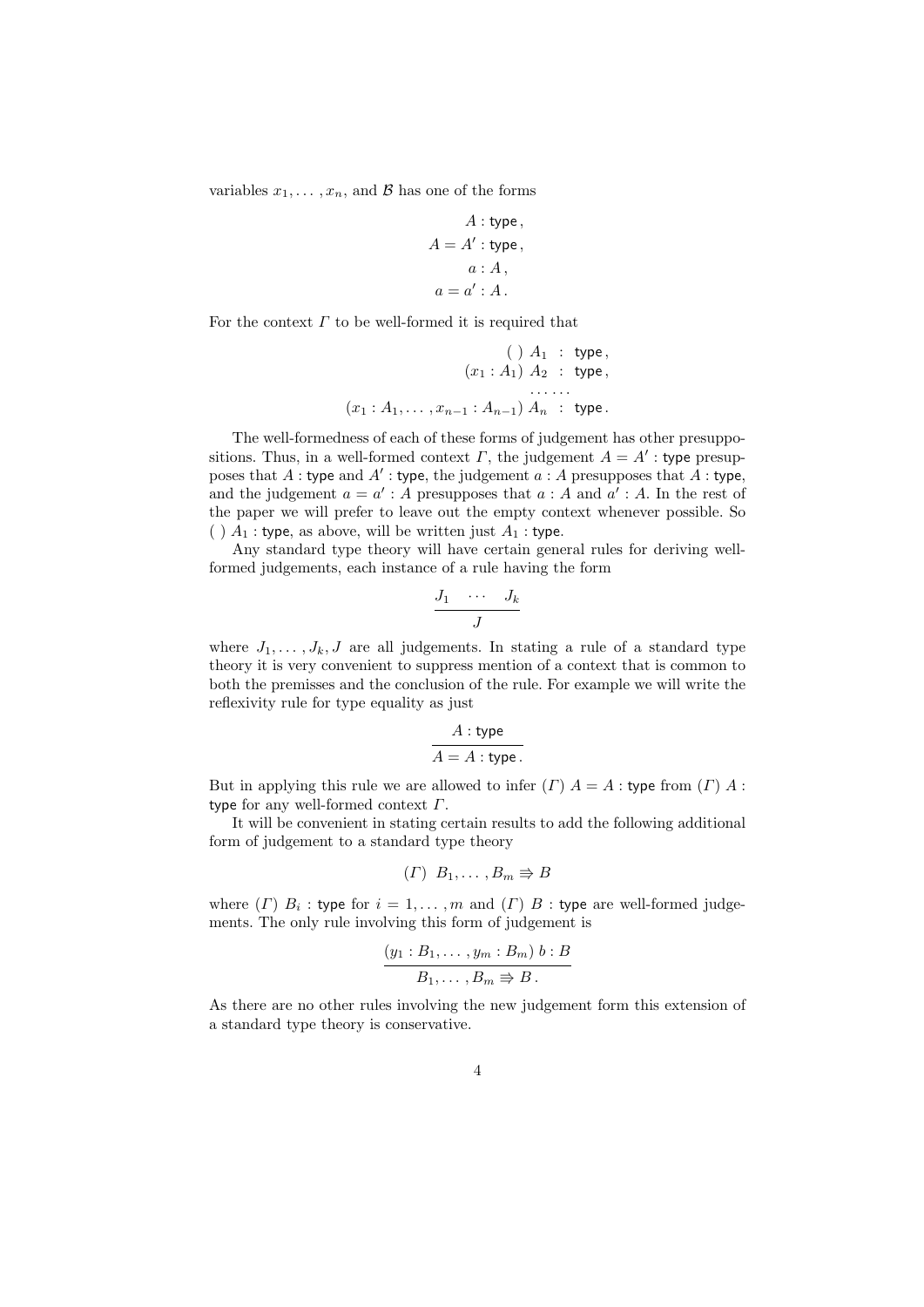#### 1.2 Review of Some Pure Type Theories

We will use ML to stand for a variant of Martin-Löf's type theory without universes or  $W$ -types. We prefer to avoid having any identity types. Also, rather than have finite types  $N_k$  for all  $k = 0, 1, \ldots$  we will just have them for  $k = 0, 1, 2$ and use the notation 0, 1, 2 for them. As usual we define binary product and function types as follows:

$$
A_1 \times A_2 \stackrel{\text{def}}{=} (\Sigma : A_1) A_2 ,
$$
  

$$
A_1 \to A_2 \stackrel{\text{def}}{=} (\Pi : A_1) A_2 ,
$$

where the symbol  $\lrcorner$  indicates an anonymous bound variable. Finally we do not take binary sums as primitive but define them. To do so we will allow dependent types to be defined by cases on 2; i.e. given  $A_1, A_2$ : type we allow the formation of  $\mathsf{R}_2(A_1, A_2, c)$ : type whenever  $c: 2$  so that for  $i = 1, 2$ ,

$$
\mathsf{R}_2(A_1, A_2, i) = A_i : \mathsf{type},
$$

where 1, 2 : 2 are the canonical elements of 2. Using  $R_2$  we define, for types  $A_1, A_2,$ 

$$
A_1 + A_2 \stackrel{\text{def}}{=} (\Sigma z : 2) R_2(A_1, A_2, z).
$$

So the primitive forms of type of ML are

$$
0, 1, 2, N, R_2(A_1, A_2, e), (\Sigma x : A)B, (\Pi x : A)B.
$$

The type theory  $ML_1$  is the pure standard theory obtained from  $ML$  by adding a type universe U of small types, or rather of representatives for small types as we will use the universe,  $\dot{a}$  la Tarski, where for each  $a : U, T(a)$  is the small type represented by a. The rules for  **express that**  $**U**$  **reflects all the forms** of type of ML.

The type theory **MLW** is obtained from **ML** by adding rules for the  $W$ -types  $(Wx : A)B$  and MLW<sub>1</sub> is like ML<sub>1</sub> except that the rules for the W-types are added and the type universe  **also reflects the**  $W$ **-types<sup>1</sup>. There are two natural** subtheories of  $\text{MLW}_1$ . The first one<sup>2</sup>,  $\text{ML}_1 + \text{W}$ , has W-types but they are not reflected in  $\mathsf{U}$ . The second one,  $\mathbf{ML_{1W}}$ , only has small W-types.

The pure type theory  $ML_1 + W$  is a stronger theory than the set theory CZF. By replacing the  $\Pi$  and  $W$  forms of type by restricted versions we will get a pure type theory  $\mathbf{ML}_1^- + \mathbf{W}^-$  which will have a straightforward translation into CZF in which types are interpreted as classes of CZF and terms are interpreted as sets of CZF. This interpretation is to be discussed in sec. 3. In  $MLW_1$  we

<sup>&</sup>lt;sup>1</sup> In the literature essentially this theory has been written  $ML_1W$ . But this seems a bit misleading as it might suggest that the universe does not reflect the W-types.

<sup>&</sup>lt;sup>2</sup> It would be natural to name this type theory  $ML_1W$ , but this is in conflict with the notation of the literature.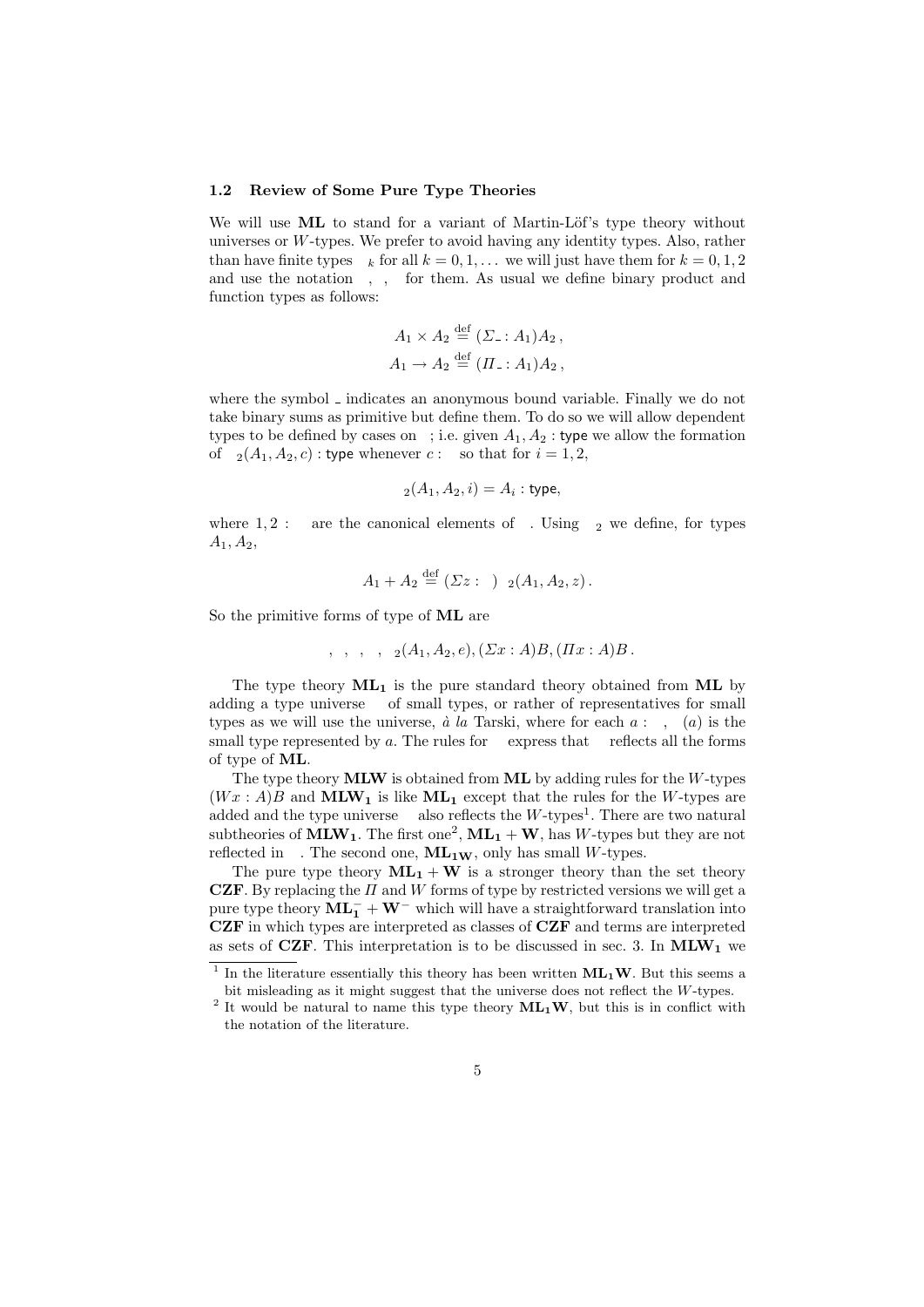can define the following restricted versions of the  $\Pi$  and  $W$  forms of type. For  $a: \mathsf{U}$  and  $(x: \mathsf{T}(a))$  B : type let

$$
(H^-x:a)B \stackrel{\text{def}}{=} (Hx:\mathsf{T}(a))B,
$$

and for  $A:$  type and  $(x:A)$   $b:$  U let

$$
(W^-x:A)b \stackrel{\text{def}}{=} (Wx:A)\mathsf{T}(b).
$$

The type theory  $\mathbf{ML}_1^- + \mathbf{W}^-$  does not have the  $\Pi$  and  $W$  forms of type but instead has rules for  $\Pi^-$  and  $W^-$  as primitive type forming operators. Note that the type universe U still reflects the  $\Pi^-$  forms of type, but does not reflect the  $W^-$  forms.

It seems necessary to add extra elimination rules for the type 2 and the W<sup>−</sup> forms of type. In the case of 2 this is so as to be able to derive the elimination rules for the defined binary sums,  $A_1 + A_2$ . In the case of the W<sup>−</sup> forms of type we will need double recursion on W<sup>−</sup>-types when we come to define extensional equality on the W<sup>--</sup>type V, to be defined in sec. 5. In both cases the  $\Pi^-$ -types do not seem to be enough to get what we want, although  $\Pi$ -types are enough. We can no longer define function types  $A_1 \rightarrow A_2$  for types  $A_1, A_2$ . Instead we define  $a \to A'$  for  $a : \mathsf{U}$  and  $A'$ : type as follows:

$$
a \to A' \stackrel{\text{def}}{=} (I\!I^- \_ : a)A' \, .
$$

# 1.3 Adding Predicate Logic

Given a standard pure type theory we may consider enriching it with the following two additional forms of judgement,  $(\Gamma)$   $\beta$ , where  $\Gamma$  should be a well-formed context as before and  $\beta$  has one of the following forms:

$$
\begin{aligned}\n\phi: \text{ prop}, \\
\phi_1, \dots, \phi_m &\Rightarrow \phi.\n\end{aligned}
$$

In the context  $\Gamma$  the well-formedness of  $\phi_1, \ldots, \phi_m \Rightarrow \phi$  presupposes that  $\phi_i$ : prop for  $i = 1, ..., m$  and  $\phi$ : prop. Using these new judgement forms it is straightforward to add the standard formation and inference rules for the intuitionistic logical constants; i.e. the canonical true and false propositions  $\top, \bot$ , the binary connectives  $\land, \lor, \supset$  and the quantifiers  $(\forall x : A), (\exists x : A)$  for each type A. As an example, in Table 1 we give formation and inference rules for disjunction and existential quantification.

As always, in the statement of formation rules we suppress a context that is common to the premisses and conclusion. In the inference rules we will also suppress a list of assumptions appearing on the left hand side of  $\Rightarrow$  in the logical premisses and conclusion of each inference rule. Moreover we will write  $(\Gamma) \phi$ rather than  $(\Gamma) \Rightarrow \phi$  and just  $\phi$  rather than the judgement  $\Rightarrow \phi$ .

Given a standard pure type theory  $T$  let  $T + IL$  be the theory obtained from T by enriching it with intuitionistic logic as just described. Each type determines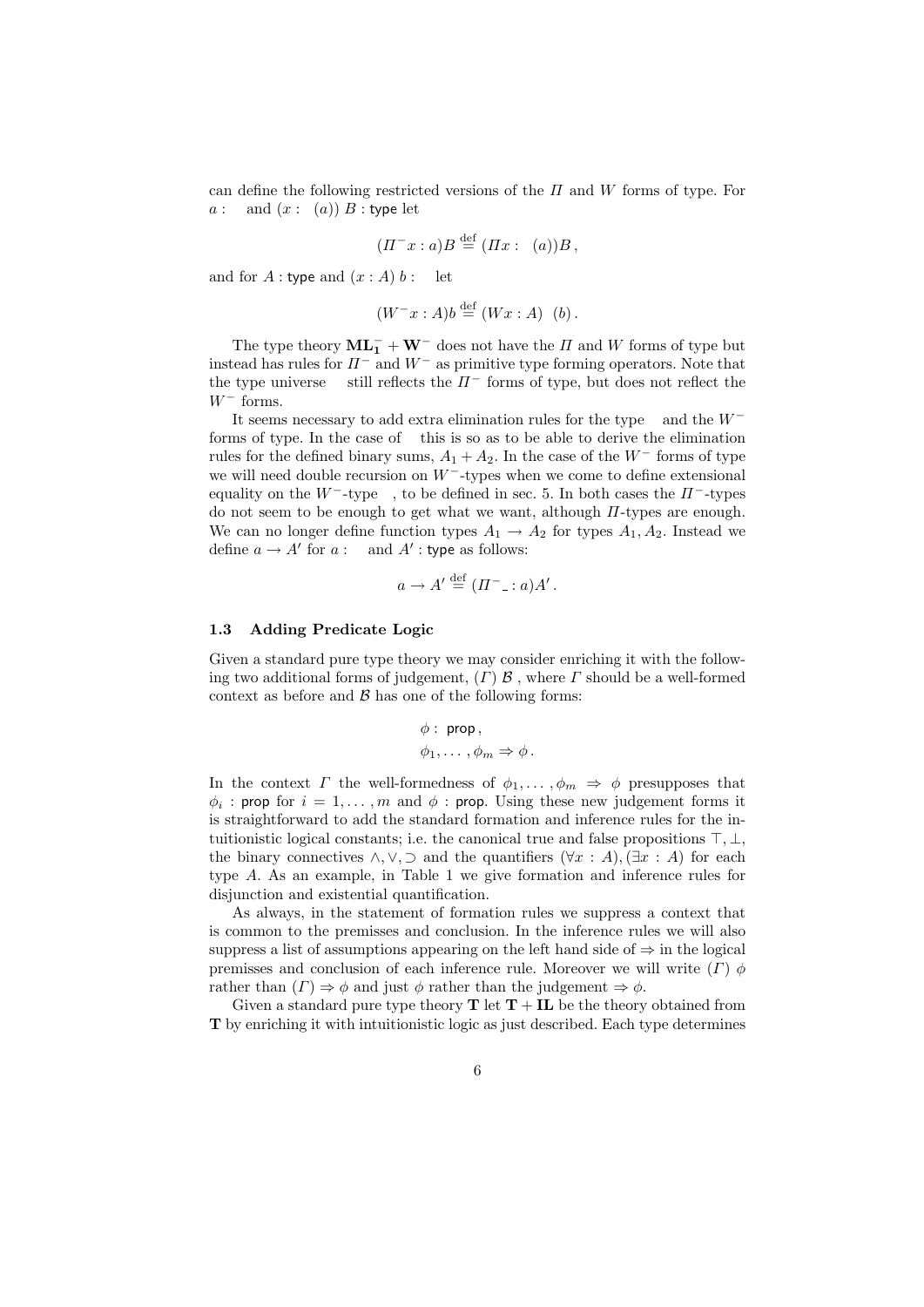Table 1. Formation and inference rules for disjunction and existential quantification.

$$
\begin{array}{cc}\n\phi_1: \text{prop} & \phi_2: \text{prop} \\
\hline\n\phi_1 \vee \phi_2: \text{prop} & \mathcal{A}: \text{type} & (x:A) \phi: \text{prop} \\
\phi_1: \text{prop} & \phi_2: \text{prop} & \phi_i \\
\hline\n\phi_1 \vee \phi_2 & \text{prop} & \phi_i \\
\hline\n\phi_1 \vee \phi_2 & (i = 1, 2) & \mathcal{A}: \forall \phi_2 \neq 0 \\
\hline\n\phi_1 \vee \phi_2 & \phi_1 \Rightarrow \theta \Rightarrow \phi_2 \Rightarrow \theta \\
\hline\n\phi_1 \vee \phi_2 & \text{prop} & \phi_1 \vee \phi_2 & \phi_1 \Rightarrow \theta \Rightarrow \theta \\
\hline\n\phi_1 \vee \phi_2 & \text{prop} & \mathcal{A}: \mathcal{A} \Rightarrow \theta \Rightarrow \phi_1 \wedge \phi_2 \Rightarrow \theta \\
\hline\n\phi_1 \vee \phi_2 & \text{prop} & \phi_1 \vee \phi_2 & \text{prop} & (x:A) \phi \Rightarrow \theta \\
\hline\n\phi_1 \vee \phi_2 & \text{prop} & \phi_1 \vee \phi_2 & \text{prop} & (x:A) \phi \Rightarrow \theta\n\end{array}
$$

the proposition that there is an object of that type; i.e. we can associate with each type expression A of **T**, the formula  $A \stackrel{\text{def}}{=} (\exists \cdot : A) \top$  of **T** + **IL**.

The proof of the direction from left to right in the following result involves simple applications of the inference rules for  $\top$  and  $\exists$ . The result in the other direction is an 'Explicit Definability' result that generalises the Explicit Definability for Numbers result for Heyting Arithmetic. The proof for Heyting Arithmetic, as given in 5.10 of Chapter 3 of [21], carries over here.

**Proposition 1.** For any standard pure type theory  $\mathbf{T}$ , if  $\mathbf{T} \vdash (T) B_i$ : type for  $i = 1, \ldots, m$ , and  $\mathbf{T} \vdash (\Gamma) B$  : type then

$$
\mathbf{T} \vdash (\Gamma) B_1, \ldots, B_m \Rrightarrow B \quad \text{iff} \quad \mathbf{T} + \mathbf{IL} \vdash (\Gamma) B_1, \ldots, B_m \Rightarrow B.
$$

# 1.4 Induction Rules

It is natural to extend a standard logic-enriched type theory with additional non-logical rules to express properties of the various forms of type. For example it is natural to add a rule for mathematical induction to the rules concerning the type of natural numbers and there are similar rules for the other inductive forms of type.

So, for each inductive type C : type of MLW + IL, if  $(z : C) \phi$  : prop and  $e: C$  we have the induction rule

$$
\frac{\text{Premisses}}{\phi[e/z]},
$$

where the inductive types  $C$  and the correspondence between the form of  $C$  and the premisses is given in Table 2.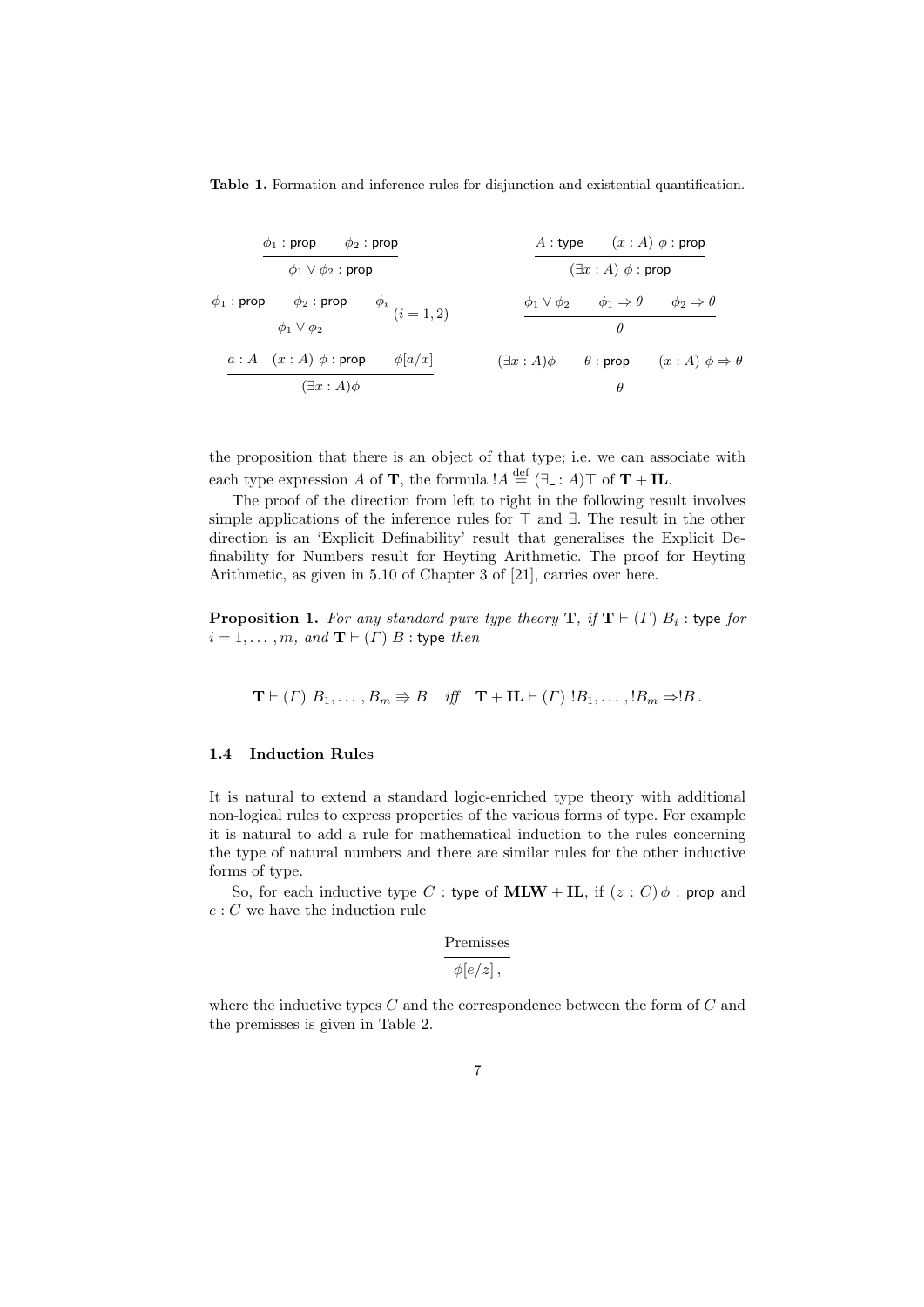Table 2. The Inductive types of MLW and the premisses of their induction rules.

|   | Premisses                                                                                                     |
|---|---------------------------------------------------------------------------------------------------------------|
| 0 | None,                                                                                                         |
|   |                                                                                                               |
|   | 1 $\phi[0/z],$<br>2 $\phi[1/z], \phi[2/z],$                                                                   |
|   | N $\phi[0/z]$ , $(x : N)$ $\phi[x/z] \Rightarrow \phi[\text{succ}(x)/z]$ ,                                    |
|   | $(\Sigma x : A)B$ $(x : A, y : B)$ $\phi$ [pair $(x, y)/z$ ]                                                  |
|   | $(Wx:A)B$ $(x:A, u:B \to C)$ $(\forall y:B)\phi[\mathsf{app}(u,y)/z] \Rightarrow \phi[\mathsf{sup}(x,u)/z]$ . |

# 2 Propositions-as-Types

### 2.1 Propositions-as-Types Interpretation for ML and MLW

We present the familiar propositions-as-types translation, here abbreviated PaT translation, of  $ML + IL$  into  $ML$ . The PaT translation has no effect on the pure ML part but, relative to any context, associates with each  $\phi$ : prop a type  $Pr(\phi)$ : type, so that for each derivation of a judgement  $(\Gamma)$   $\phi_1, \ldots, \phi_m \Rightarrow \phi$ in  $\textbf{ML} + \textbf{IL}$  there is a derivation in  $\textbf{ML}$  of  $(\Gamma)$   $Pr(\phi_1), \ldots, Pr(\phi_m) \Rightarrow Pr(\phi)$ . The PaT translation is defined as follows:

$$
Pr(\bot) \stackrel{\text{def}}{=} 0
$$
  
\n
$$
Pr(\top) \stackrel{\text{def}}{=} 1
$$
  
\n
$$
Pr(\phi_1 \land \phi_2) \stackrel{\text{def}}{=} Pr(\phi_1) \times Pr(\phi_2)
$$
  
\n
$$
Pr(\phi_1 \lor \phi_2) \stackrel{\text{def}}{=} Pr(\phi_1) + Pr(\phi_2)
$$
  
\n
$$
Pr(\phi_1 \supset \phi_2) \stackrel{\text{def}}{=} Pr(\phi_1) \to Pr(\phi_2)
$$
  
\n
$$
Pr((\forall x : A) \phi_0) \stackrel{\text{def}}{=} (Ix : A)Pr(\phi_0)
$$
  
\n
$$
Pr((\exists x : A) \phi_0) \stackrel{\text{def}}{=} (\Sigma x : A)Pr(\phi_0)
$$

We will need the following rule  $(Par)$  to state our main result below about the propositions-as-types interpretation

$$
\frac{\phi : \text{ prop}}{\phi = ! Pr(\phi)}
$$
 (PaT)

where, for  $\phi, \psi$ : prop, we define  $\phi \equiv \psi \stackrel{\text{def}}{=} (\phi \supset \psi) \wedge (\psi \supset \phi)$ . Recall the familiar fact that the type theoretic axiom of choice holds in the propositions-as-types interpretation. We express this version of the axiom of choice as the rule:

$$
\frac{A: \text{type} \quad (x:A) \ B: \text{type} \quad (x:A,y:B) \phi: \text{prop}}{(\forall x:A)(\exists y:B)\phi \Rightarrow (\exists z:C)(\forall x:A)\phi[\text{app}(z,x)/y]} \tag{AC}
$$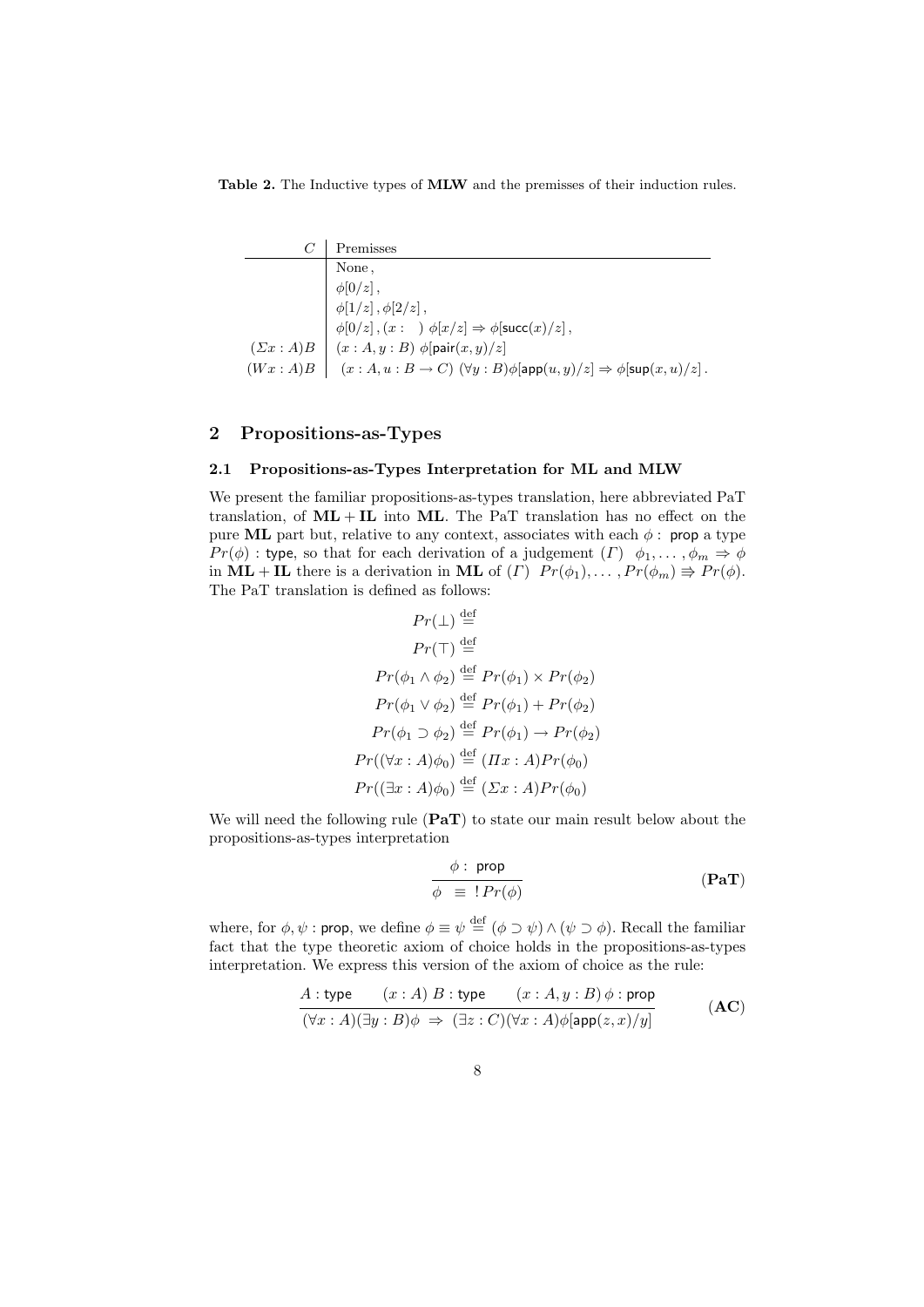where C is  $(\Pi x : A)B$ 

In order to state our result we assume that  $T$  is any standard pure theory that includes ML. For each raw judgement  $J$  of  $T + IL$  let  $J<sup>PaT</sup>$  be the raw judgement of **T** that is just J except when J has either the form  $(\Gamma) \phi$ : prop or  $(\Gamma)$   $\phi_1, \ldots, \phi_m \Rightarrow \phi$  and then  $J^{PaT}$  has the form  $(\Gamma)$   $Pr(\phi)$  : type or  $(\Gamma)$   $Pr(\phi_1), \ldots, Pr(\phi_m) \Rightarrow Pr(\phi)$  respectively. For the next result we need the rule  $(0\perp)$ .

$$
\begin{array}{c}\n a:0 \\
 \perp\n \end{array}\n \tag{0\perp}
$$

Note that, given our abbreviatory conventions, the rule  $(0\perp)$  allows us to infer  $(T)\phi_1,\ldots,\phi_n \Rightarrow \bot$  from  $(T)$  a : 0 and  $(T)\phi_i$  : prop for  $i=1,\ldots,n$ .

**Theorem 2.** Let  $T$  be as above. Then

- 1.  $\mathbf{T} + \mathbf{IL} + (\mathbf{PaT}) \vdash J \implies \mathbf{T} \vdash J^{\text{PaT}}$ .
- 2. In  $T + IL$ , the rule (PaT) is equivalent to the combination of rules (AC) and  $(0\perp)$ .

The main work in proving part 1 is first to show how each logical inference rule translates into a derived rule of ML following the well-known propositionsas-types idea and second to observe that the instances of  $(PaT)$  translate into instances of the following derived rule

$$
\cfrac{A:\text{type}}{A\leftrightarrow 1\times A}
$$

where, for types  $A, B, A \leftrightarrow B \stackrel{\text{def}}{=} (A \to B) \times (B \to A)$ . Provided that **T** does not have any additional rules for forming the types of ML the converse implication to part 1 holds. For part 2, the rule  $(PaT)$  can be used to prove  $(AC)$  as in Martin-Löf's original proof of the type theoretic axiom of choice in his type theory and the rule  $(0\perp)$  is derived using the instance of  $(PaT)$  when  $\phi$  is  $\perp$ . For the other direction of part 2,  $(\mathbf{PaT})$  is proved by induction on the formation of the formula  $\phi$ . The rule  $(0\perp)$  is needed to deal with  $\perp$  and  $(AC)$  is needed to deal with the implication and universal quantification cases.

Theorem 3. The induction rules for the inductive types of ML or MLW can be derived in  $ML + IL + (PaT)$  or  $MLW + IL + (PaT)$ , respectively.

This result expresses the familiar observation that each instance of the induction rule for an inductive type comes from an instance of the elimination rule for that type when treating propositions as types.

# 2.2 A Proposition Universe and its PaT translation

When adding logic to a standard pure type theory  $T$  that includes  $ML_1$  it is natural to also add a proposition universe P to match the type universe U. The formation rule for this type is

P : type .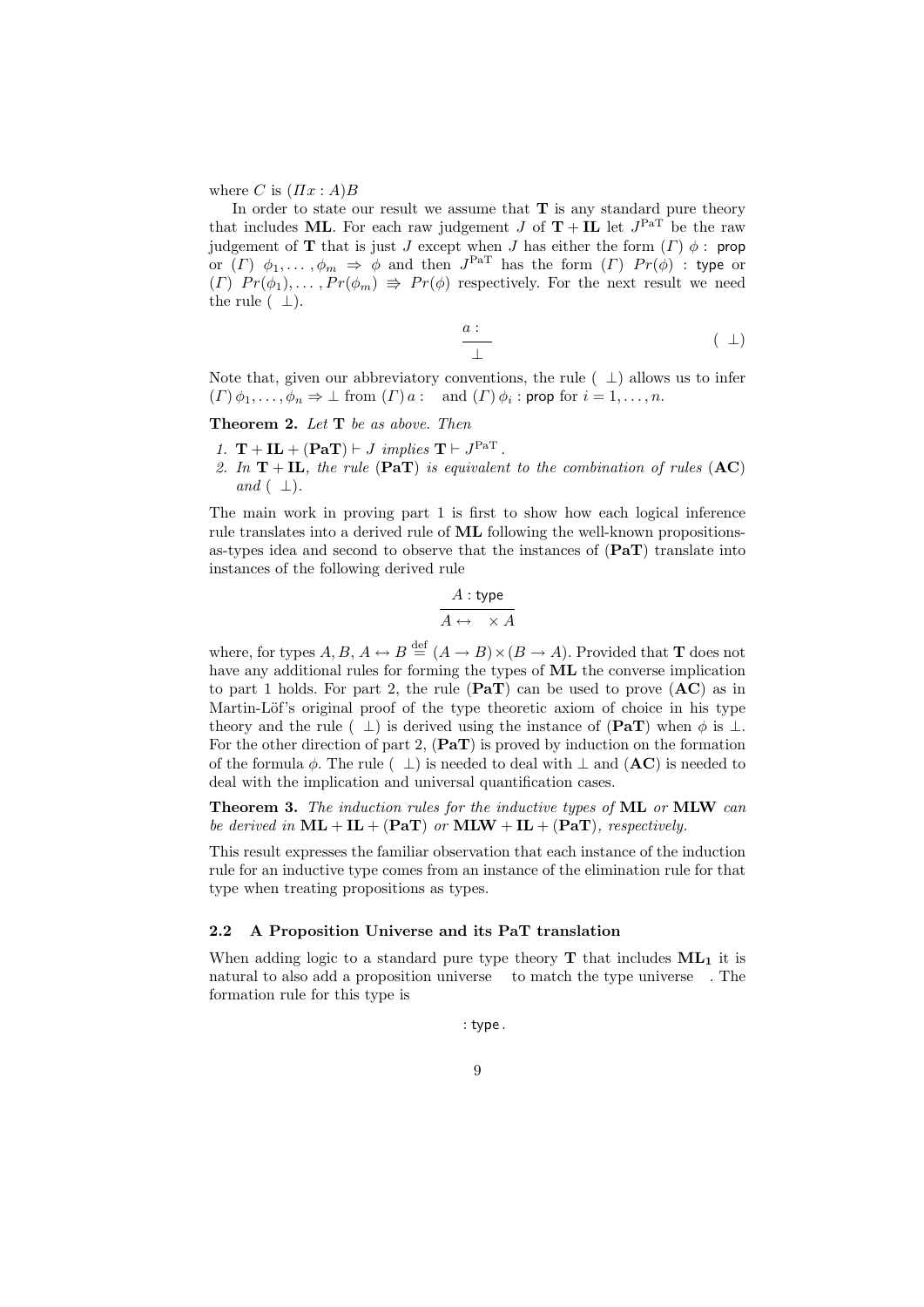Elements of this type are to be thought of as representatives for propositions whose quantifiers range over small types. Introduction rules for **P** are straightforward. Each object  $a : \mathsf{P}$  represents a proposition  $\tau(a) : \mathsf{prop}$ . The elimination rule for the type  $P$  is the following:

$$
\frac{a : \mathsf{P}}{\tau(a) : \mathsf{prop}}
$$

For the type P, it seems convenient to avoid the use of an equality form of judgement for propositions in order to express that P reflects logic. Instead we use logical equivalence. As examples of these rules, in Table 3 we give rules for disjunction and existential quantification.

Table 3. Disjunction and existential quantification in the proposition universe.

$$
\begin{array}{c}\np_1: \mathsf{P} \quad p_2: \mathsf{P} \quad a: \mathsf{U} \quad (x: \tau(a)) \ p: \mathsf{P} \quad \text{(a)} \quad p: \mathsf{P} \quad \text{(b)} \quad p_1: \mathsf{P} \quad p_2: \mathsf{P} \quad \text{(c)} \quad (x: \tau(a)) \ p: \mathsf{P} \quad \text{(d)} \quad (x: \tau(a)) \ p: \mathsf{P} \quad \text{(e)} \quad \text{(f)} \quad (x: \tau(a)) \ p: \mathsf{P} \quad \text{(g)} \quad \text{(h)} \quad \text{(i)} \quad (x: \tau(a)) \ p: \mathsf{P} \quad \text{(j)} \quad \text{(j)} \quad \text{(j)} \quad \text{(j)} \quad (x: \tau(a)) \ \text{(j)} \quad \text{(j)} \quad \text{(j)} \quad \text{(j)} \quad \text{(j)} \quad \text{(j)} \quad \text{(j)} \quad \text{(j)} \quad \text{(j)} \quad \text{(j)} \quad \text{(j)} \quad \text{(j)} \quad \text{(j)} \quad \text{(j)} \quad \text{(j)} \quad \text{(j)} \quad \text{(j)} \quad \text{(j)} \quad \text{(j)} \quad \text{(j)} \quad \text{(j)} \quad \text{(j)} \quad \text{(j)} \quad \text{(j)} \quad \text{(j)} \quad \text{(j)} \quad \text{(j)} \quad \text{(j)} \quad \text{(j)} \quad \text{(j)} \quad \text{(j)} \quad \text{(j)} \quad \text{(j)} \quad \text{(j)} \quad \text{(j)} \quad \text{(j)} \quad \text{(j)} \quad \text{(j)} \quad \text{(j)} \quad \text{(j)} \quad \text{(j)} \quad \text{(j)} \quad \text{(j)} \quad \text{(j)} \quad \text{(j)} \quad \text{(j)} \quad \text{(j)} \quad \text{(j)} \quad \text{(j)} \quad \text{(j)} \quad \text{(j)} \quad \text{(j)} \quad \text{(j)} \quad \text{(j)} \quad \text{(j)} \quad \text{(j)} \quad \text{(j)} \quad \text{(j)} \quad \text{(j)} \quad \text{(j)} \quad \text{(j)} \quad \text{(j)} \quad \text{(j)} \quad \text{(j)} \quad \text{(j)} \quad \text{(j)} \quad \text{(j)} \quad \text{(j)} \quad \text{(j)} \quad \text{(j)} \quad \text{(j)} \
$$

When the pure type theory **T** includes  $ML_1$  then we write  $T + IL_1$  for the enrichment of  $T$  with intuitionistic predicate logic and also the rules for  $P$ , as illustrated in Table 3. We now wish to give a translation of  $T + IL_1$  into  $T + IL$ by interpreting P as U following the propositions-as-types idea. Each new symbol of  $T + IL<sub>1</sub>$  that was added to  $T + IL$  is reinterpreted as a primitive or defined symbol of  $T + IL$  according to the following correspondence:

$$
\frac{\mathsf{P} \ \tau \ \dot{\bot} \ \dot{\top} \ \dot{\wedge} \ \dot{\vee} \ \dot{\supset} \ \dot{\forall} \ \dot{\exists}}{\mathsf{U} \ \tau^* \ \dot{\mathsf{0}} \ \dot{\mathsf{1}} \ \dot{\times} \ \dot{+} \ \dot{\rightarrow} \ \dot{\mathsf{II}} \ \dot{\Sigma}}
$$

where the symbols  $\tau^*, \dot{\times}, \dot{+}, \dot{\to}$  are defined in  $\mathbf{T} + \mathbf{IL}$  as follows:

$$
(x : U) \quad \tau^*(x) \stackrel{\text{def}}{=} T(x) : \text{prop},
$$
  
\n
$$
(x_1, x_2 : U) \quad x_1 \dot{\times} x_2 \stackrel{\text{def}}{=} (\dot{\Sigma} - x_1) x_2 : U,
$$
  
\n
$$
(x_1, x_2 : U) \quad x_1 \dot{+} x_2 \stackrel{\text{def}}{=} (\dot{\Sigma} z : \dot{2}) R_2(x_1, x_2, z) : U,
$$
  
\n
$$
(x_1, x_2 : U) \quad x_1 \dot{+} x_2 \stackrel{\text{def}}{=} (\dot{\Pi} - x_1) x_2 : U.
$$

For each expression M of  $\mathbf{T} + \mathbf{IL}_1$  let us write  $M^*$  for the result of this reinterpretation of the symbols occuring in M. For each raw judgement J of  $T + IL_1$ let  $J^*$  be the raw judgement of  $\overline{T} + IL$  obtained by this reinterpretation of the symbols in J.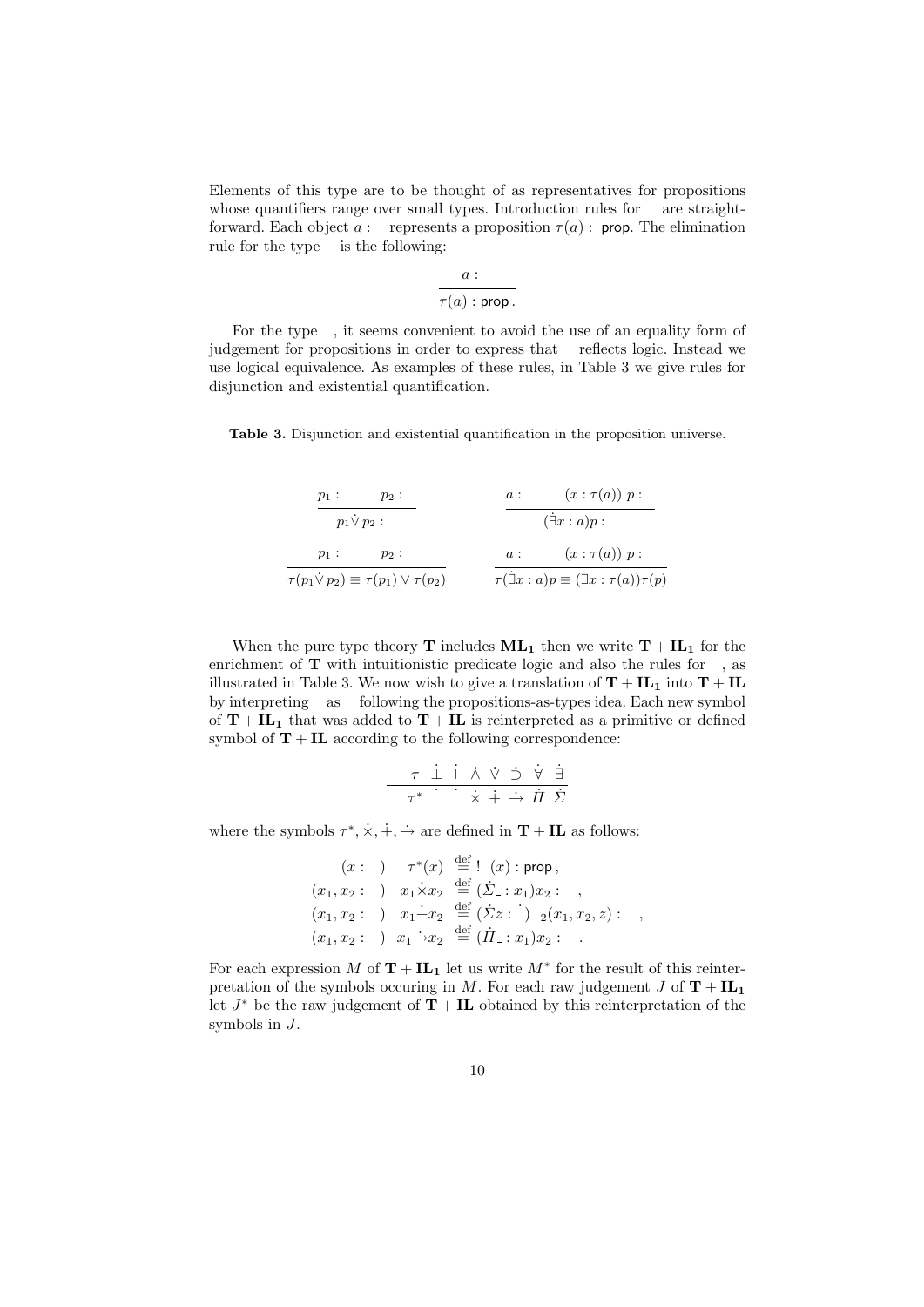The PaT translation of  $T + IL$  into T extends to a translation of  $T + IL<sub>1</sub>$ into T if we define

$$
Pr(\tau(a)) \stackrel{\text{def}}{=} \mathsf{T}(a^*)
$$

for each raw term a of  $T + IL_1$ . To state our next result we need the rule  $(P^*)$ .

$$
\frac{a : \mathsf{P}}{\tau(a) \equiv \tau^*(a^*)}.
$$
 (P\*)

Note that the instances of this rule are given by the instances of  $(PaT)$  where  $\phi$  has the form  $\tau(a)$  for  $a : P$ .

**Theorem 4.** Let  $T$  be any standard pure type theory that includes  $ML_1$  and let *J* be any raw judgement of  $T + IL_1$ . Then

- 1.  $\mathbf{T} + \mathbf{IL}_1 + (\mathbf{P}^*) \vdash J \implies \mathbf{T} + \mathbf{IL} \vdash J^*$ .
- 2.  $\mathbf{T} + \mathbf{IL}_1 + (\mathbf{PaT}) \vdash J$  implies  $\mathbf{T} + \mathbf{IL} + (\mathbf{PaT}) \vdash J^*$ .
- 3. In  $T + IL_1$  the rule (PaT) is equivalent to the combination of rules  $(AC) +$  $(P^*)$ .

Combining the first part of theorem 2 with the second part of theorem 4 we get the following result.

Corollary 5. Let  $T$  be a standard pure type theory that includes  $ML_1$ . Then  $\mathbf{T} + \mathbf{IL_1} + (\mathbf{PaT}) + J$  implies  $\mathbf{T} \vdash (J)^{(\overline{PaT_1})}$ , where  $J^{(\overline{PaT_1})}$  is defined to be the judgement  $(J^*)^{\text{(PaT)}}$ .

# 3 Types-as-Classes

In setting up our standard type theories for the purpose of giving a translation into a set theory it will be convenient to have a raw syntax that categorizes each expression into one of the three categories of

- individual expression (i.e. term),
- type expression,
- proposition expression (i.e. formula).

These raw expressions need not be well-formed expressions of the type theory. In fact it is exactly the three judgement forms

$$
- (T) a : A,
$$
  
- (T) A : type,  
- (T)  $\phi$  : prop,

that we use to express that, in the context  $\Gamma$ ,

- a is a well-formed term of type  $A$ ,
- $-$  A is a well-formed type,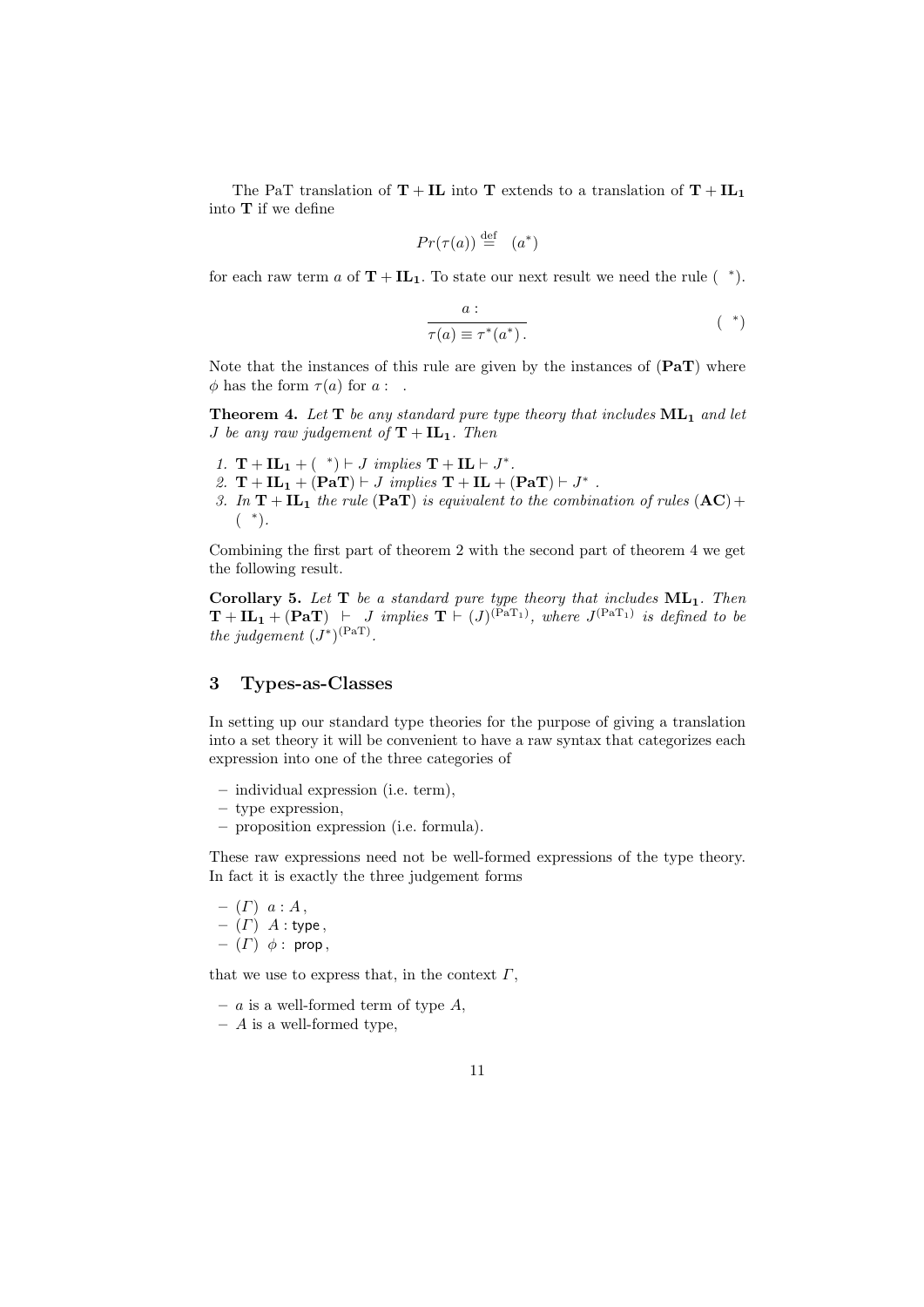$\phi$  is a well-formed formula.

It will be convenient to call the terms, type expressions and formulae the 0-expressions, 1-expressions and 2-expressions respectively. The raw expressions will be built up from an unlimited supply of individual variables and a signature of constant symbols according to the rules given below. We assume that each constant symbol of the signature has been assigned an arity  $(n_1^{\epsilon_1} \cdots n_k^{\epsilon_k})^{\epsilon}$  where  $k \geq 0, n_1, \ldots, n_k \geq 0$  and each of  $\epsilon, \epsilon_1, \ldots, \epsilon_k$  is one of 0, 1, 2. A symbol of such an arity is k-place. The rules for forming raw expressions of the three kinds are as follows.

- 1. Every variable is a 0-expression.
- 2. If  $\kappa$  is a constant symbol of arity  $(n_1^{\epsilon_1} \cdots n_k^{\epsilon_k})^{\epsilon}$  and, for  $i = 1, \ldots, k, M_i$  is an  $\epsilon_i$ -expression and  $\vec{x}_i$  is a list of  $n_i$  distinct variables then

$$
\kappa((\vec{x}_1)M_1,\ldots,(\vec{x}_k)M_k)
$$

is an  $\epsilon$ -expression.

Some conventions. When  $k = 0$  then we just write  $\kappa$  rather than  $\kappa$  (). Also, if some  $n_i = 0$  then we write just  $M_i$  rather than ( ) $M_i$ .

Free and bound occurrences. These are defined in the standard way when the  $(\vec{x}_i)$  are treated as variable binding operations, so that free occurrences in  $M_i$ of variables from the list  $\vec{x}_i$  become bound in  $(\vec{x}_i)M_i$  and so also bound in the whole expression  $\kappa((\vec{x}_1)M_1, \ldots, (\vec{x}_k)M_k).$ 

Substitution. The result  $M[M_1, \ldots, M_k/y_1, \ldots, y_k]$  of simultaneously substituting  $M_i$  for free occurrences of  $y_i$  in M for  $i = 1, \ldots, k$ , where  $y_1, \ldots, y_k$ are distinct variables, is defined in the standard way, relabelling bound variables as usual so as to avoid variable clashes. This is only uniquely specified up to  $\alpha$ -convertibility; i.e. up to suitable relabelling of bound variables. In general expressions will be identified up to  $\alpha$ -convertibility.

# 3.1 The Symbols for the Raw Syntax of ML(CZF)

We will eventually be interested in a standard type theory  $ML(CZF)$  which will be obtained from  $\mathbf{ML}_1^- + \mathbf{W}^- + \mathbf{LL}_1$  by adding some additional rules including the induction rules for its inductive types, but without adding to its raw syntax.

We now present the symbols of  $\overline{ML_1} + W^- + IL_1$ , together with their arities. In an arity a missing superscript will be taken to be 0 by default.

# 0-place symbols

 $-0, 1, 2, 0, 0, 1, 2, N, \perp$ ,  $\dagger$  of arity (), – 0, 1, 2, N, U, P of arity  $()^1$  and  $\bot$ ,  $\top$  of arity  $()^2$ . 1-place symbols - succ,  $R_0$  of arity (0), T of arity  $(0)^1$  and  $\tau$  of arity  $(0)^2$ .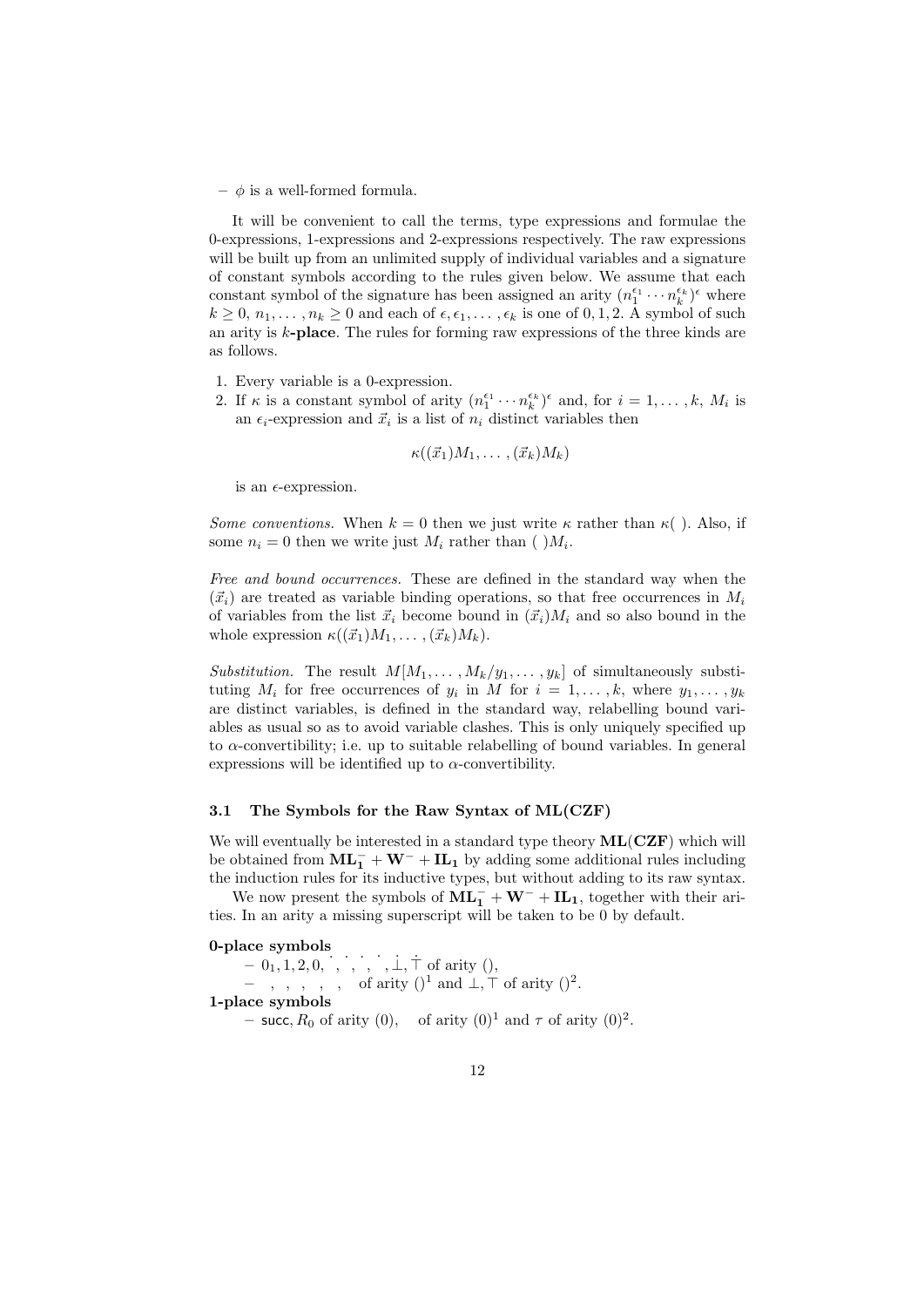#### 2-place symbols

- $R_1,$  pair, app, sup,  $\dot{\wedge}, \dot{\vee}, \dot{\supset}$  of arity  $(00)$  snd  $\lambda, \dot{\varSigma}, \dot{H}, \dot{\forall}, \dot{\exists}$  of arity  $(01),$
- split of arity (20) and  $R_{W}$  of arity (30),
- $-$  Σ, Π<sup>-</sup>, W<sup>-</sup> of arities  $(0^11^1)^1$ ,  $(0^11^1)^1$ ,  $(0^11)^1$  respectively and ∨, ∧, ⊃ of arity  $(0^2 0^2)^2$ ,

 $-$  ∀, ∃ of arity  $(0<sup>1</sup>1<sup>2</sup>)<sup>2</sup>$ .

3-place symbols

 $-R_2, R_N, \mathsf{R}_{W}^+$ ,  $\mathsf{R}_2$  of arities (000), (030), (500), (0<sup>1</sup>0<sup>1</sup>0)<sup>1</sup> respectively. 4-place symbols

 $\mathsf{R}_2^+$  of arity (1100).

Special Conventions. If  $\star$  is one of the 2-place symbols  $\vee, \wedge, \supset, \wedge, \vee, \supset$  then we use infix notation and write  $(M_1 \star M_2)$  rather than  $\star (M_1, M_2)$  and if  $\nabla$  is any one of  $\lambda, \Sigma, \Pi^-, W^-, \forall, \exists, \dot{\Sigma}, \dot{\Pi}, \dot{\forall}, \dot{\exists}$  then we use quantifier notation and write  $(\nabla x : M)M'$  rather than  $\nabla(M,(x)M')$ 

# 3.2 The Set Theoretical Interpretation of Raw Syntax

In the rest of sec. 3 we will work informally in CZF. By a set theoretical sentence we mean a sentence in the language of CZF that may have sets as parameters. By a **variable assignment**,  $\xi$ , we mean an assignment of a set  $\xi(x)$ to each variable  $x$ . The following terminology will be useful. We define a 0-class to be a set, a 1-class to be a class and a 2-class to be a set theoretical sentence. Also, for  $n \geq 0$  and  $\epsilon = 0, 1, 2$ , an  $n^{\epsilon}$ -class is a definable operator F assigning an  $\epsilon$ -class  $F(a_1, \ldots, a_n)$  to each *n*-tuple  $(a_1, \ldots, a_n)$  of sets.

Given a signature as above for determining a raw syntax for a type theory we will want to give a set theoretical denotation  $[[M]]_{\xi}$  to each expression M and each variable assignment  $\xi$ , so that for each term a its denotation,  $[[a]]_{\xi}$ , should be a set, for each type expression A its denotation,  $[[A]]_{\xi}$ , should be a class and, for each proposition expression  $\phi$ , its denotation  $[[\phi]]_{\xi}$ , should be a set theoretical sentence. We will use structural induction on the way expressions are built up. To do this we will need to have a set theoretical interpretation  $\mathcal{F}_{\kappa}$ for each symbol  $\kappa$  of the signature. Each  $\mathcal{F}_{\kappa}$  has to be a suitable operator so that the second clause of the following definition by structural induction makes sense.

- 1.  $[[M]]_{\xi} = \xi(x)$  if M is a variable x.
- 2.  $[[M]]_{\xi} = \mathcal{F}_{\kappa}(F_1,\ldots,F_k)$  if M is the expression  $\kappa((\vec{x}_1)M_1,\ldots,(\vec{x}_k)M_k)$ where  $\kappa$  is a constant symbol of the signature of arity  $(n_1^{\epsilon_1} \cdots n_k^{\epsilon_k})^{\epsilon}$  and, for  $i = 1, ..., k$ ,  $F_i$  is the  $n_i^{\epsilon_i}$ -class such that  $F_i(\vec{a}_i) = [[M_i]]_{\xi(\vec{a}_i/\vec{x}_i)}$  for all  $n_i$ -tuples  $\vec{a}_i$  of sets.

When  $\kappa$  has arity  $(n_1^{\epsilon_1} \cdots n_k^{\epsilon_k})^{\epsilon}$  we will require that  $\mathcal{F}_{\kappa}$  is a set operator of that arity. This means that whenever  $F_i$  is an  $n_i^{\epsilon_i}$ -class, for  $i = 1, ..., k$  then  $\mathcal{F}_{\kappa}(F_1,\ldots,F_k)$  should be an  $\epsilon$ -class obtained 'uniformly' from  $F_1,\ldots,F_k$ .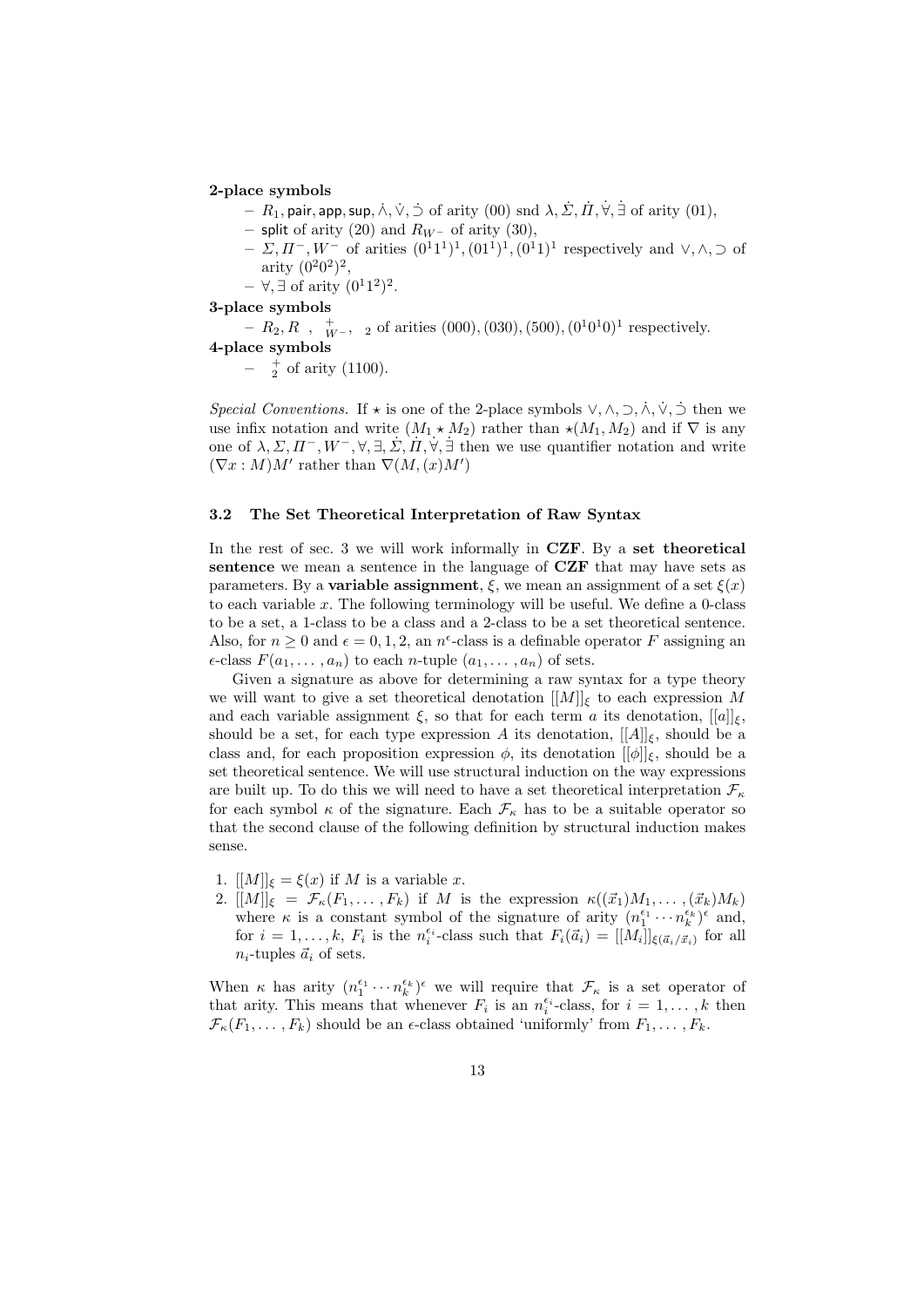#### 3.3 Soundness

Given a set theoretical interpretation as above of the symbols of a signature that determines a set theoretical denotation  $[[M]]_{\xi}$  to each expression M relative to a variable assignment  $\xi$  we can define the following semantic notions.

**Definition 6.** – If  $\Gamma$  is  $x_1 : A_1, \ldots, x_n : A_n$  then let

- $\xi \models \Gamma \text{ iff } \xi(x_i) \in [[A_i]]_{\xi} \text{ for } i = 1, \ldots, n.$
- Let  $\xi \models A$ : type for any type expression A.
- $-Iet \xi = A = A'$ : type iff  $[[A]]_{\xi} = [[A']]_{\xi}$ .
- $-Iet \xi = a : A :$  type  $iff [[a]]_{\xi} \in [[A]]_{\xi}$ .
- $-Iet \xi = a = a' : A : type \iint [a]$  $\xi = [[a']]$ <sub> $\xi \in [[A]]$ </sub>
- Let  $\xi \models \phi$ : prop for any formula  $\phi$ .
- Let  $\xi \models \phi_1 \dots, \phi_m \Rightarrow \phi \text{ if } [[\phi_1]]_{\xi} \wedge \dots \wedge [[\phi_m]]_{\xi} \supset [[\phi]]_{\xi} \text{ is a set theoretical}$ sentence that is true (in  $CZF$ ).

**Definition 7.** The raw judgement  $(\Gamma)$ B is valid if  $\xi \models \Gamma$  implies  $\xi \models \mathcal{B}$ for every variable assignment  $\xi$ . A type theory rule is **sound** if whenever the premisses of an instance of the rule are valid then so is the conclusion.

Along the lines of section 2.4 of [4] we can get the following result.

Theorem 8 (CZF). There is an interpretation of the raw syntax of the type theory  $ML_1^- + W^- + IL_1$  in CZF so that each rule of inference of the type theory **T** is sound, where **T** is obtained from  $\mathbf{ML}_1^- + \mathbf{W}^- + \mathbf{IL}_1$  by adding the induction rules for its inductive types.

The interpretation given by this theorem can be rephrased as a syntactic translation into CZF.

Corollary 9. There is a syntactic translation that assigns a sentence "J is valid" of **CZF** to each raw judgement J of the theory  $\mathbf{T}$  of the theorem such that  $\mathbf{T} \vdash J$  implies  $\mathbf{CZF} \vdash \text{``}J$  is valid".

# 4 Collection Principles

The original type theoretic interpretation of  $CZF$  in  $ML_1V$  rests on two main components. The first component is the definition of a type  $V$ , called the type of constructive iterative sets, that is used to interpret the universe of sets of CZF. The second component is the propositions-as-types interpretation of logic. This interpretation of logic plays a role in proving the validity of the Restricted Separation, Strong Collection and Subset Collection axiom schemes of CZF. Validity of the Restricted Separation axiom scheme follows from the correspondence between restricted propositions and small types. Validity of the Strong Collection and Subset Collection axiom schemes follows instead from the type theoretic axiom of choice, that holds in the propositions-as-types interpretation of logic.

In the following we will present a type theoretic interpretation of CZF in a logic-enriched type theory that generalises the original type theoretic interpretation. The generalisation involves treating logic as primitive and not via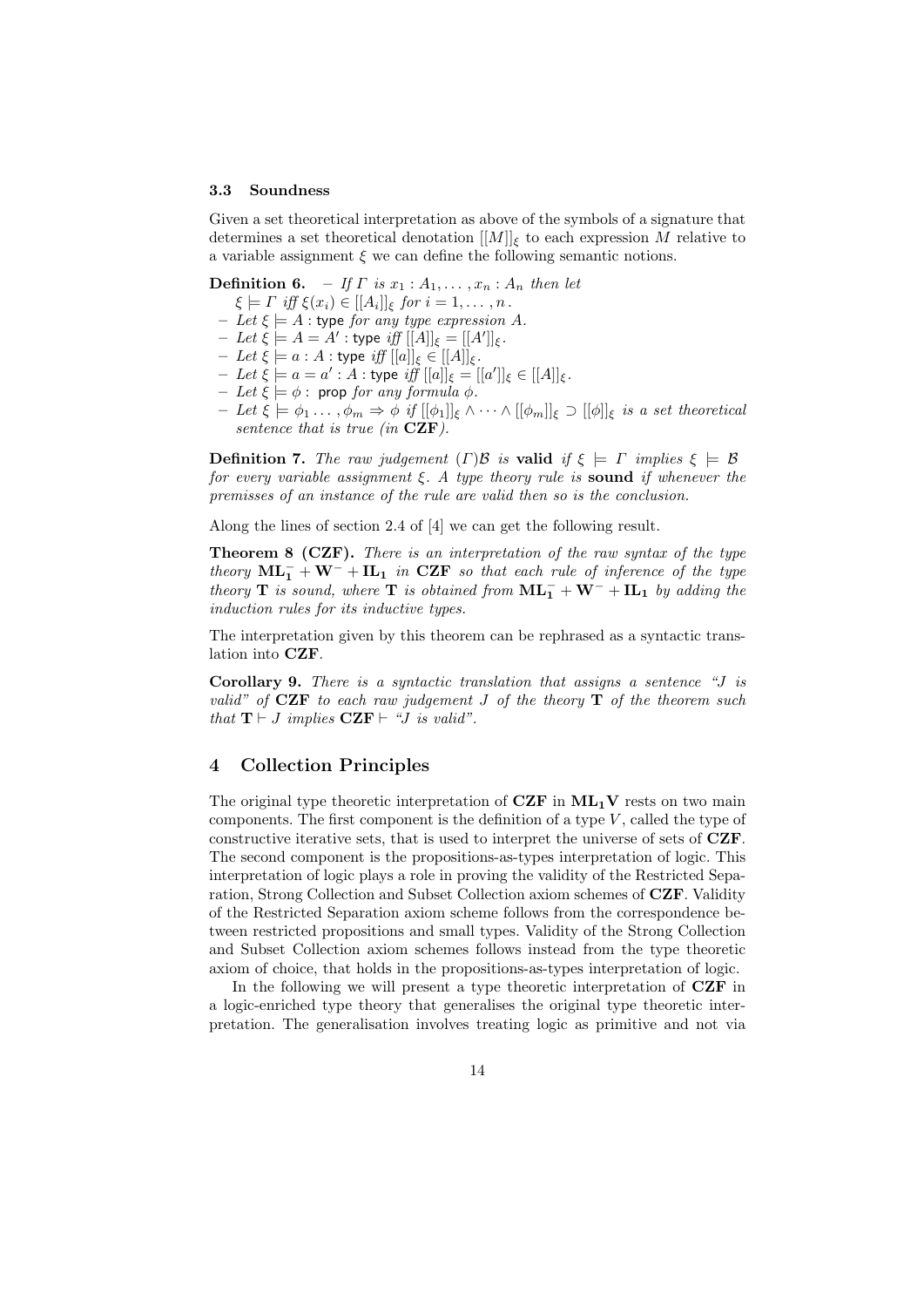the propositions-as-types interpretation. In order to do so, we will introduce a logic-enriched type theory called  $ML(CZF)$ . The type theory  $ML(CZF)$  extends the logic-enriched type theory T, of Theorem 8, with two collection rules, corresponding to the collection axiom schemes of CZF. Within the type theory  $ML(CZF)$  we define a type V, called the type of iterative small classes, that will be used to interpret the universe of sets of  $CZF$ . The definition of V allows us to prove the validity of the Restricted Separation axiom scheme without assuming the propositions-as-types interpretation of logic. The collection rules of ML(CZF) allow us to prove the validity of the Strong Collection and Subset Collection axiom schemes of CZF without assuming the type theoretic axiom of choice.

# 4.1 The Type of Subsets of a Type

Let us now introduce the type of subsets of a type and define some operations on this type that will be useful in the following. For  $A$ : type we define the type of subsets of  $A$ ,  $Sub(A)$ , as follows:

$$
\mathsf{Sub}(A) \stackrel{\text{def}}{=} (\Sigma x : \mathsf{U}) ((x \to \mathsf{P}) \times (x \to A)).
$$

For  $a : \mathsf{Sub}(A)$  we define

$$
\begin{aligned}\n\dot{\mathbf{e}}(a) & \stackrel{\text{def}}{=} a.1 : \mathbf{U}, \\
\mathbf{e}(a) & \stackrel{\text{def}}{=} \mathsf{T}(\dot{\mathbf{e}}(a)) : \text{type}\n\end{aligned}
$$

and for  $x : el(a)$  we define

$$
\begin{aligned}\n\mathsf{dom}(a, x) & \stackrel{\text{def}}{=} \mathsf{app}(a.2.1, x) : \mathsf{P}, \\
\mathsf{dom}(a, x) & \stackrel{\text{def}}{=} \tau(\mathsf{dom}(a, x)) : \mathsf{prop}\,, \\
\mathsf{val}(a, x) & \stackrel{\text{def}}{=} \mathsf{app}(a.2.2, x) : A\,. \n\end{aligned}
$$

Using these definitions, we can informally think of  $a : Sub(A)$  as the 'set' of all objects val $(a, x)$ : A with  $x$ : el $(a)$  such that dom $(a, x)$ . If  $(x : A)$   $p$ : P we define

$$
(\forall x \in a) p \stackrel{\text{def}}{=} (\forall x : \text{el}(a)) \text{ dom}(a, x) \supset p[\text{val}(a, x)/x] : \text{P},
$$
  

$$
(\exists x \in a) p \stackrel{\text{def}}{=} (\exists x : \text{el}(a)) \text{ dom}(a, x) \land p[\text{val}(a, x)/x] : \text{P}.
$$

If  $(x : A)$   $\phi$  : prop we define

$$
(\forall x \in a) \phi \stackrel{\text{def}}{=} (\forall x : \mathsf{el}(a)) \mathsf{dom}(a, x) \supset \phi[\mathsf{val}(a, x)/x] : \mathsf{prop},
$$
  

$$
(\exists x \in a) \phi \stackrel{\text{def}}{=} (\exists x : \mathsf{el}(a)) \mathsf{dom}(a, x) \land \phi[\mathsf{val}(a, x)/x] : \mathsf{prop}.
$$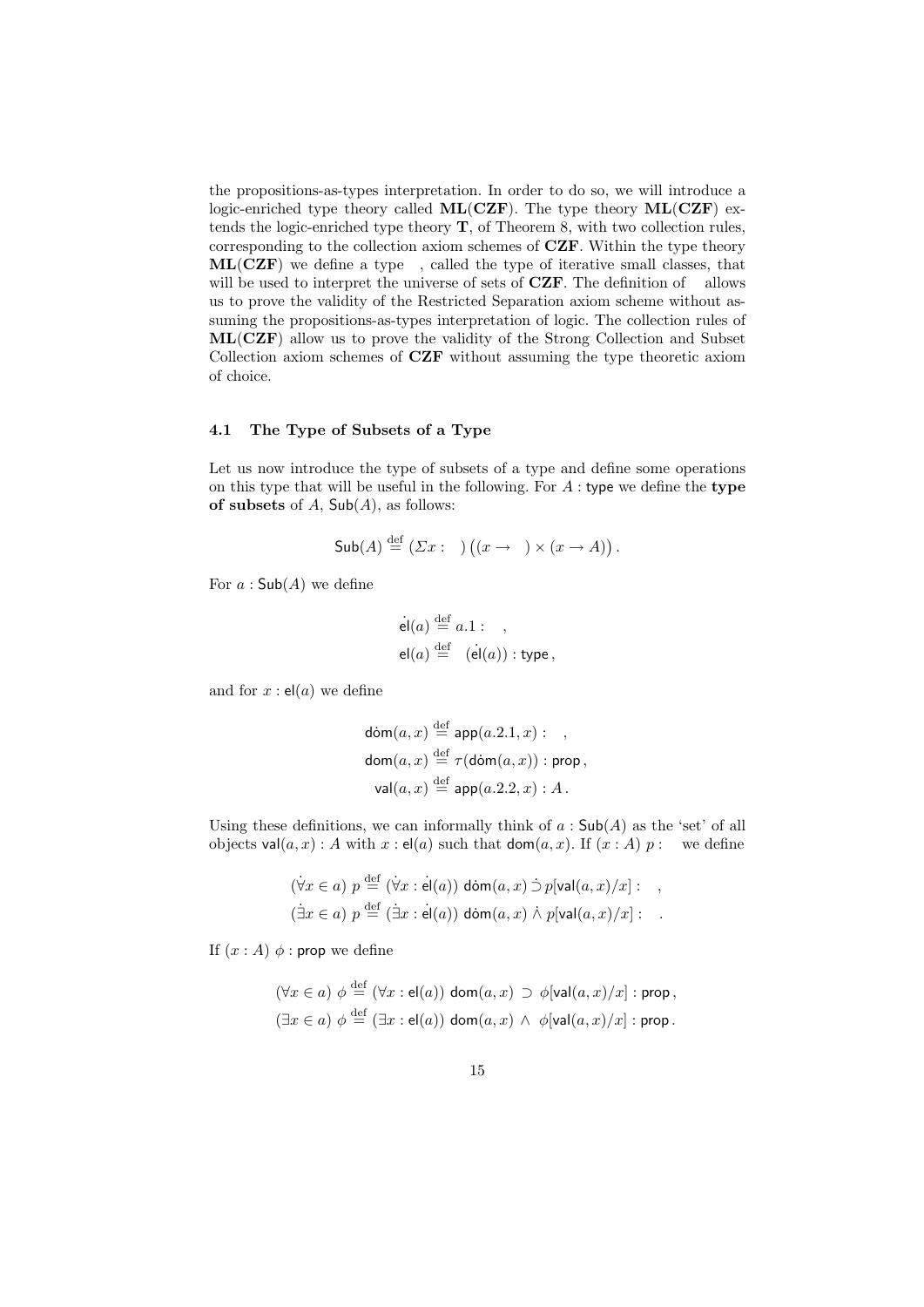### 4.2 The Collection Rules of ML(CZF)

Type theoretic rules corresponding to the collection axiom schemes of CZF will now be introduced. The Strong Collection rule corresponds to the Strong Collection axiom scheme and the Subset Collection rule corresponds to the Subset Collection axiom scheme. We will refer to these two rules as Collection rules.

In order to present these rules as simply as possible, let us introduce some definitions. For  $A, B$ : type,  $a : Sub(A), b : Sub(B)$  and  $(x : A, y : B)$   $\phi$ : prop we define:

$$
\text{coll}(a, b, (x, y)\phi) \stackrel{\text{def}}{=} (\forall x \in a) (\exists y \in b) \phi \ \land \ (\forall y \in b) (\exists x \in a) \phi \ : \text{prop.}
$$

# Strong Collection Rule.

$$
A, B: \text{type} \qquad a: \text{Sub}(A) \qquad (x:A, y:B) \phi: \text{prop}
$$

$$
(\forall x \in a) (\exists y:B) \phi \Rightarrow (\exists v: \text{Sub}(B)) \text{coll}(a, v, (x, y)\phi)
$$

### Subset Collection Rule.

$$
\cfrac{A,B,C:\text{type}\quad a:\text{Sub}(A)\quad b:\text{Sub}(B)\ \ (x:A,y:B,z:C)\,\psi:\text{prop}}{(\exists u:\text{Sub}(\text{Sub}(B)))(\forall z:C)\big((\forall x\in a)\ (\exists y\in b)\psi\supset (\exists v\in u)\text{coll}(a,v,(x,y)\psi)\big)}
$$

We define the type theory  $ML(CZF)$  as the extension of the type theory  $ML_1^- + W^- + IL_1$ , obtained by adding the induction rules for its inductive types and the Strong Collection and the Subset Collection rules. Recall that  $CZF^-$  is the subsystem of  $CZF$  obtained from  $CZF$  by leaving out the Subset Collection axiom scheme [3, 6]. We define  $ML(CZF^-)$  as the type theory obtained from ML(CZF) by leaving out the Subset Collection rule.

#### 4.3 The Types-as-Classes Interpretation of the Collection Rules

We now work informally in **CZF**. To interpret the operation Sub on types we introduce the corresponding operation  $Sub$  on classes, where for each class  $A$  we let

$$
Sub(A) \stackrel{\text{def}}{=} \Sigma_{I \in V} (Pow(1)^I \times A^I) .
$$

If  $b = (I,(f,g)) \in Sub(A)$  then let

$$
set(b) \stackrel{\text{def}}{=} \{g(i) \mid i \in I \ \land \ 0 \in f(i)\} \in Sub(A) .
$$

Conversely, if  $a \in Pow(A)$  then let

$$
sub(a) \stackrel{\text{def}}{=} (a, ((\lambda \in a)1, (\lambda x \in a)x)) \in Sub(A) .
$$

Then  $set(sub(a)) = a$  for all  $a \in Pow(A)$ . Recall that, for sets a, b and any set theoretical formula  $\psi$  in the two variables x, y we define

$$
coll(a, b, (x, y)\psi) \stackrel{\text{def}}{=} (\forall x \in a)(\exists y \in b)\psi \ \land \ (\forall y \in b)(\exists x \in a)\psi \ .
$$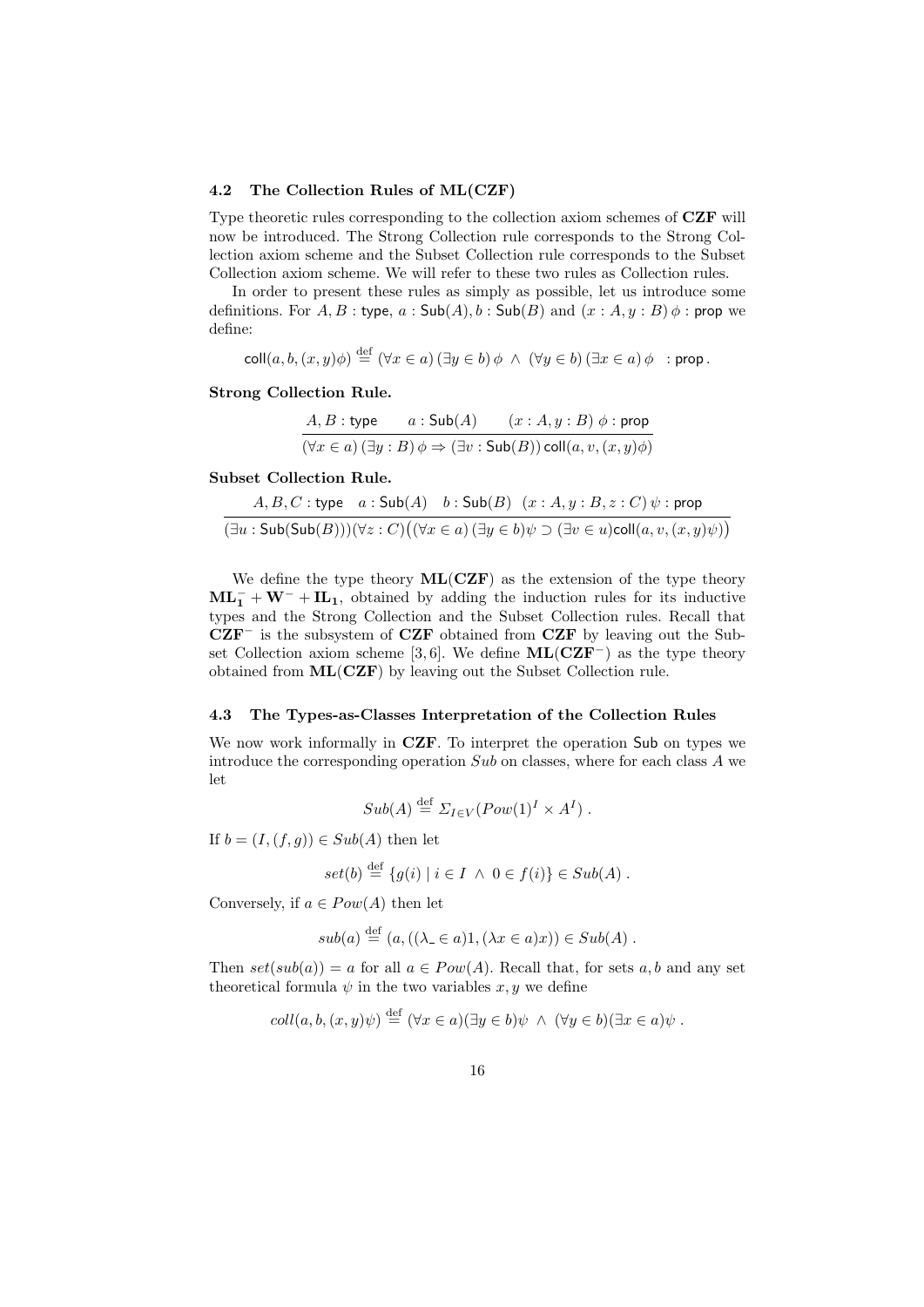**Theorem 10.** There is an interpretation of the raw syntax of  $ML(CZF)$  in CZF so that each rule of inference is sound.

Corollary 11. There is a syntactic translation that assigns a sentence "J is valid" of CZF to each raw judgement J of  $ML(CZF)$  such that  $ML(CZF) \vdash J$ implies  $CZF \vdash "J \; is \; valid".$ 

### 4.4 Propositions-as-Types Interpretation of the Collection Rules

The  $(AC)$  rule cannot be fully formulated when we only have the restricted  $\Pi$ types, as in  $ML(CZF)$ . So we need the weakening  $(AC^-)$  in order to state the next result.

$$
\frac{a: \mathsf{U} \qquad (x: \mathsf{T}(a)) \ B: \mathsf{type} \qquad (x: \mathsf{T}(a), y: B) \ \phi: \ \mathsf{prop}}{(\forall x: \mathsf{T}(a)) (\exists y: B) \phi \ \Rightarrow \ (\exists z: C) (\forall x: \mathsf{T}(a)) \phi[\mathsf{app}(z, x) / y]} \tag{AC^-}
$$

where C is  $(\Pi^{-}x : a)B$ .

Theorem 12. Let T be any standard pure type theory that includes  $ML_1^-$ . Then the Strong Collection and Subset Collection rules are derived rules of  $T + IL_1 + (AC^-) + (P^*)$  and so they have a  $PaT_1$  translation into any standard pure type theory that includes both  $T$  and  $ML_1$ , where the  $PaT_1$  translation was defined in Corollary 5.

Corollary 13. The type theory  $ML(CZF)$  has a PaT<sub>1</sub> translation into the type theory  $ML_1 + W^-$ .

# 5 A Generalised Type Theoretic Interpretation

In this section we work informally within the type theory  $ML(CZF)$ . Our aim is to define an interpretation of CZF. In order to do so, we define the type V of iterative small classes as follows:

$$
\mathsf{V} \stackrel{\text{def}}{=} (W^- y : (\Sigma x : \mathsf{U})(x \to \mathsf{P})) y.1.
$$

A canonical iterative small class consists of a small type, a small predicate on the type and a function from the small type to V. A canonical iterative small class  $\sup(\text{pair}(a, p), f)$  can be thought of as the 'set' of all  $f(x)$ : V with  $x : T(a)$  such that  $p(x)$ . By recursion on V and on  $\mathsf{Sub}(\mathsf{V})$  we can define  $(x : \mathsf{Sub}(\mathsf{V}))$  set $(x) : \mathsf{V}$ and  $(y : V)$  sub $(y)$ : Sub $(V)$  such that, for  $a : U, b : a \rightarrow P, c : a \rightarrow V$ 

$$
set(\text{pair}(a, \text{pair}(b, c))) = \text{sup}(\text{pair}(a, b), c) : V,
$$
  

$$
sub(\text{sup}(\text{pair}(a, b), c)) = \text{pair}(a, \text{pair}(b, c)) : Sub(V).
$$

Given these definitions, the introduction rule for the type V can be derived from the following rule:

$$
\frac{d:\mathsf{Sub}(\mathsf{V})}{\mathsf{set}(d):\mathsf{V}}
$$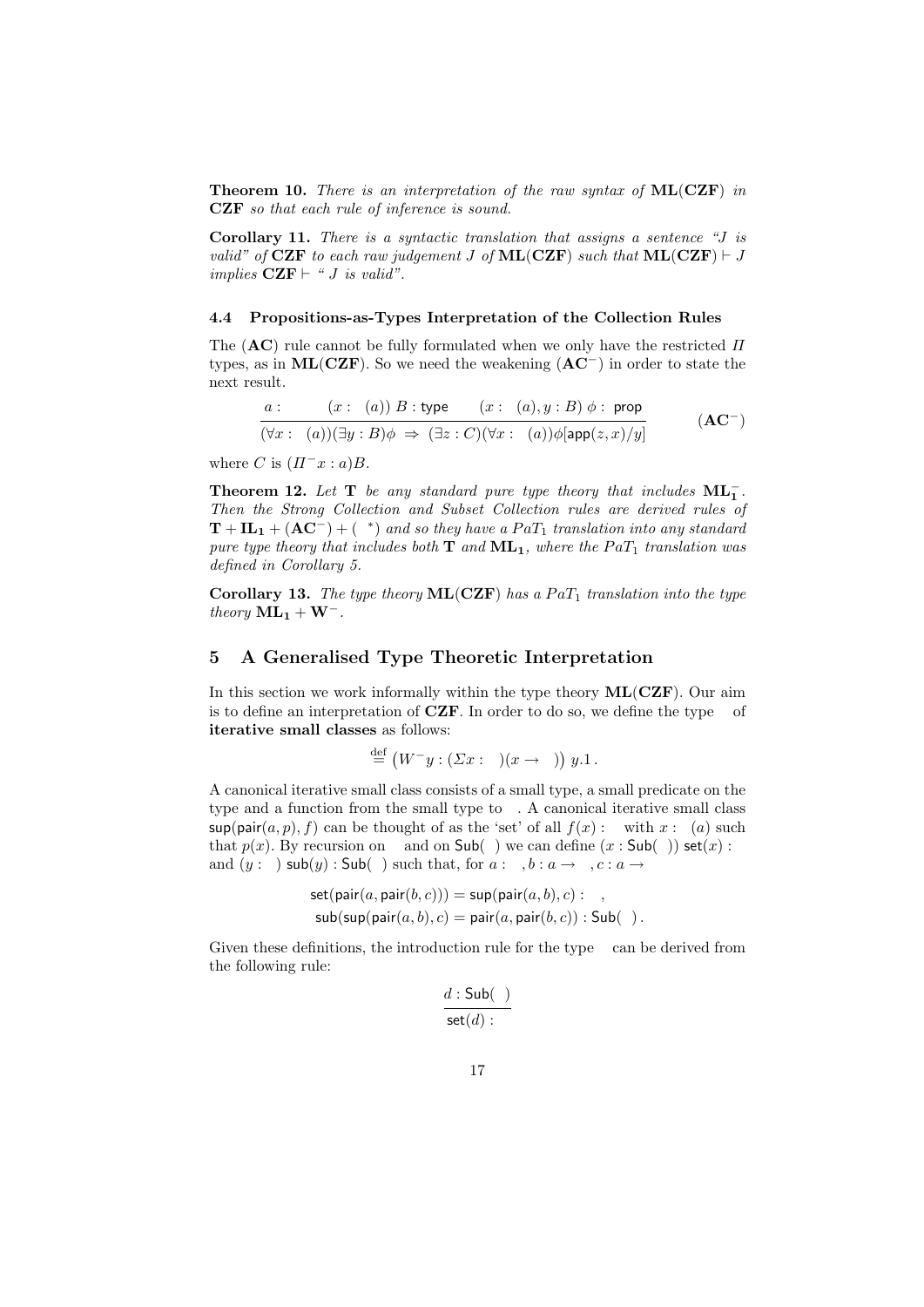For  $(x : V)$   $\phi$ : prop and  $(y : Sub(V))$   $\psi$ : prop the judgements

$$
(\nabla x : \mathsf{V}) \phi \equiv (\nabla y : \mathsf{Sub}(\mathsf{V})) \phi[\mathsf{set}(y)/x],
$$

where  $\nabla$  is either  $\forall$  or  $\exists$ , are derivable. For  $x : V$ ,  $(y : V)$   $p : P$ , and  $(y : V)$   $\phi$  : prop we define

$$
(\nabla y \in x) p \stackrel{\text{def}}{=} (\forall y \in \mathsf{sub}(x))p : \mathsf{P}
$$

$$
(\nabla y \in x) \phi \stackrel{\text{def}}{=} (\forall y \in \mathsf{sub}(x))\phi : \mathsf{prop}
$$

where  $\nabla$  is  $\forall$  or  $\exists$ . By double recursion on V it is possible to define  $(x, y, z)$ V)  $x \approx y$ : **P** such that if we let  $x \approx y \stackrel{\text{def}}{=} \tau(x \approx y)$  then the judgement

$$
x \approx x' \equiv \forall y \in x \exists y' \in x' \ (y \approx y') \land \forall y' \in x' \exists y \in x \ (y \approx y')
$$

is derivable. We now define the generalized type theoretic interpretation of CZF. We assume that **CZF** is formulated in a language with equality, with primitive restricted quantifiers but no membership relation. Membership can easily be defined using equality and existential quantification. In the following, we assume that the symbols for variables for sets of CZF coincide with the symbols for variables of type V. We now define two interpretations. A first interpretation, indicated with  $\lbrack\! \lbrack \cdot \rbrack\! \rbrack$ , applies to arbitrary formulas, and another interpretation, indicated with  $\langle \cdot \rangle$ , applies only to restricted formulas. Both interpretations are defined in table 4, where  $\star$  is  $\wedge$ ,  $\vee$  or  $\supset$ , and  $\nabla$  is  $\forall$  or  $\exists$ .

Table 4. Interpretation of the language of CZF.

$$
\begin{aligned}\n\llbracket x = y \rrbracket & \stackrel{\text{def}}{=} x \approx y & \qquad \qquad \llbracket x = y \rrbracket \stackrel{\text{def}}{=} x \approx y, \\
\llbracket \phi_1 \star \phi_2 \rrbracket & \stackrel{\text{def}}{=} \llbracket \phi_1 \rrbracket \star \llbracket \phi_2 \rrbracket, & \qquad \qquad \llbracket \phi_1 \star \phi_2 \rrbracket \stackrel{\text{def}}{=} \llbracket \phi_1 \rrbracket \star \llbracket \phi_2 \rrbracket, \\
\llbracket (\nabla x \in y) \phi_0 \rrbracket & \stackrel{\text{def}}{=} (\nabla x \in y) \llbracket \phi_0 \rrbracket, & \qquad \qquad \llbracket (\nabla x \in y) \phi_0 \rrbracket \stackrel{\text{def}}{=} (\nabla x \in y) \llbracket \phi_0 \rrbracket, \\
\llbracket (\nabla x) \phi_0 \rrbracket & \stackrel{\text{def}}{=} (\nabla x : \mathsf{V}) \llbracket \phi_0 \rrbracket,\n\end{aligned}
$$

**Lemma 14.** If  $\phi_1$  and  $\phi_2$  are formulas of the language of set theory with free variables  $\vec{x}$ , and  $\phi_2$  is restricted, then the judgements

$$
\begin{array}{l}\n(\vec{x} : \mathsf{V}) \; [\![\phi_1]\!] : \mathsf{prop}\,, \\
(\vec{x} : \mathsf{V}) \; (\phi_2 \!] : \mathsf{P}\,, \\
(\vec{x} : \mathsf{V}) \; \tau ((\phi_2 \!]) \equiv [\![\phi_2]\!] \end{array}
$$

are derivable.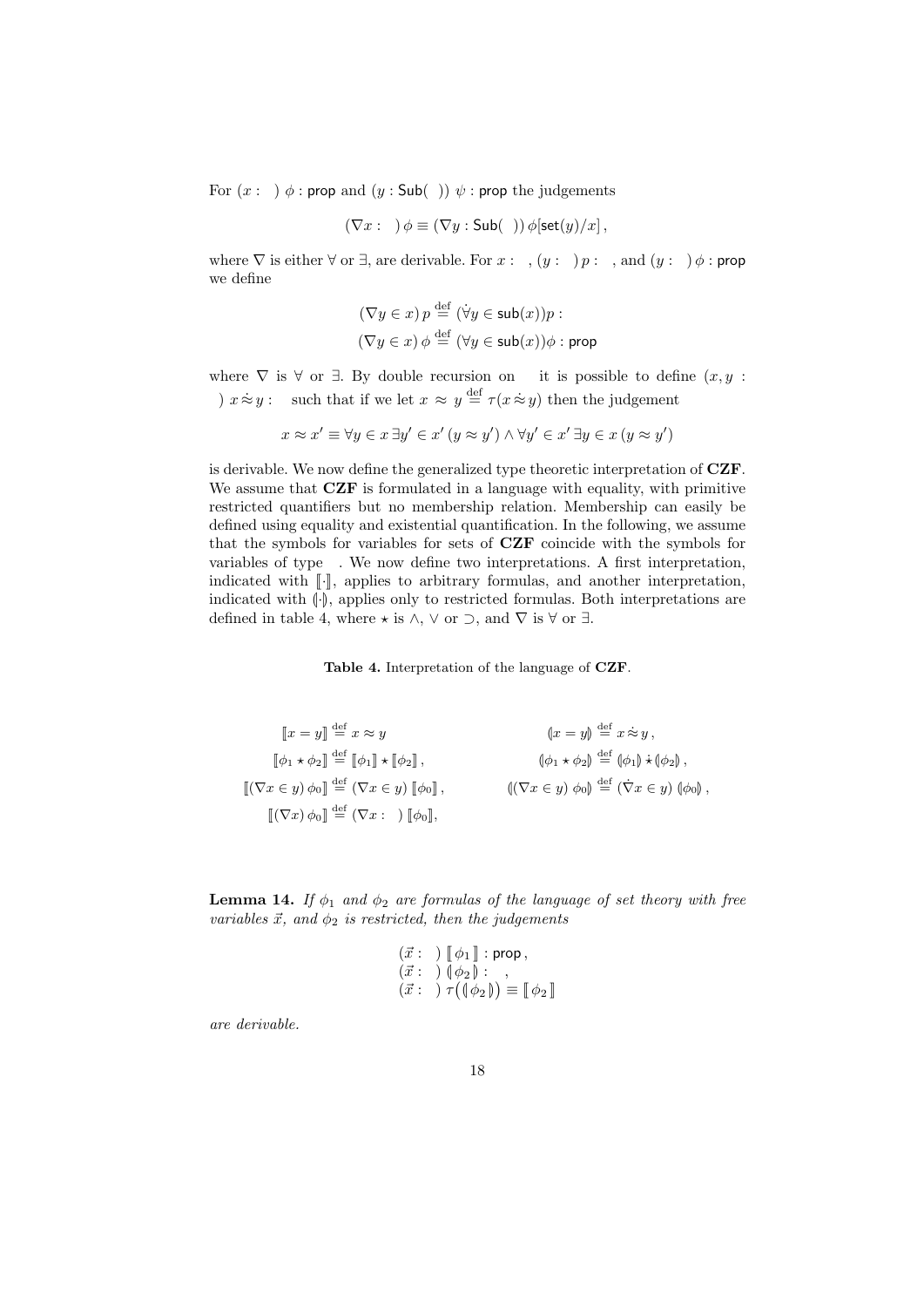A formula  $\phi$  with free variables  $\vec{x}$  will be said to be **valid** if the judgement

 $({\vec x} : V)$   $\lbrack \! \lbrack \phi \rbrack \! \rbrack$ 

is derivable. We say that the generalized type theoretic interpretation of CZF is sound if each axiom and each instance of each axiom scheme of CZF is valid.

**Theorem 15 (ML(CZF)).** The generalized type theoretic interpretation of the set theory **CZF** is sound.

Corollary 16. CZF and ML(CZF) are mutually interpretable.

# 6 Reinterpreting Logic

We now describe how both the logic-enriched type theories  $ML(CZF<sup>-</sup>)$  and ML(CZF) can accomodate reinterpretations of the logic. We focus our attention on reinterpretations of the logic as determined by an operator  $j$  on the type  $P$ that satisfies a type theoretic version of the properties of a Lawvere-Tierney topology in an elementary topos [16] or of a nucleus on a frame [14]. We will call such an operator j a **topology**. The reinterpretation of logic determined by j will be called the  $j$ -interpretation.

In discussing j-interpretations, it seems appropriate to consider  $ML(CZF<sup>-</sup>)$ initially, and  $ML(CZF)$  at a later stage. There are two main reasons for doing so. A first reason is that the Strong Collection rule is sufficient to prove the basic properties of j-interpretations. A second reason is that the Strong Collection rule is preserved by the j-interpretation determined by any topology  $j$ , while the Subset Collection rule does not seem to be. In order to obtain the derivability of the j-interpretation of the Subset Collection rule, we will introduce a further assumption.

# 6.1 Topologies in ML(CZF<sup>−</sup>)

To introduce topologies, for  $a, b : \mathsf{P}$  we define  $a \leq b \stackrel{\text{def}}{=} \tau(a) \supset \tau(b) : \text{prop}$ .

**Definition 17.** Let  $j$  be an explicitly defined operator on  $P$ , *i.e.* there is an explicit definition of the form  $jx \stackrel{\text{def}}{=} e : P$ , for  $x : P$ , where  $(x : P) e : P$ . We say that j is a **topology** if the following hold for  $a_1, a_2$ : P:

1.  $a_1 < ja_1$ , 2.  $a_1 \leq a_2 \Rightarrow ja_1 \leq ja_2$ , 3.  $ja_1 \wedge ja_2 \leq j(a_1 \wedge a_2),$ 4.  $j(ja_1) \leq ja_1$ .

; From now on we assume given an arbitrary topology j. For  $\phi$ : prop, we define

$$
J\phi \stackrel{\text{def}}{=} \exists x : \mathsf{P}(\tau(jx) \land \tau(x) \supset \phi).
$$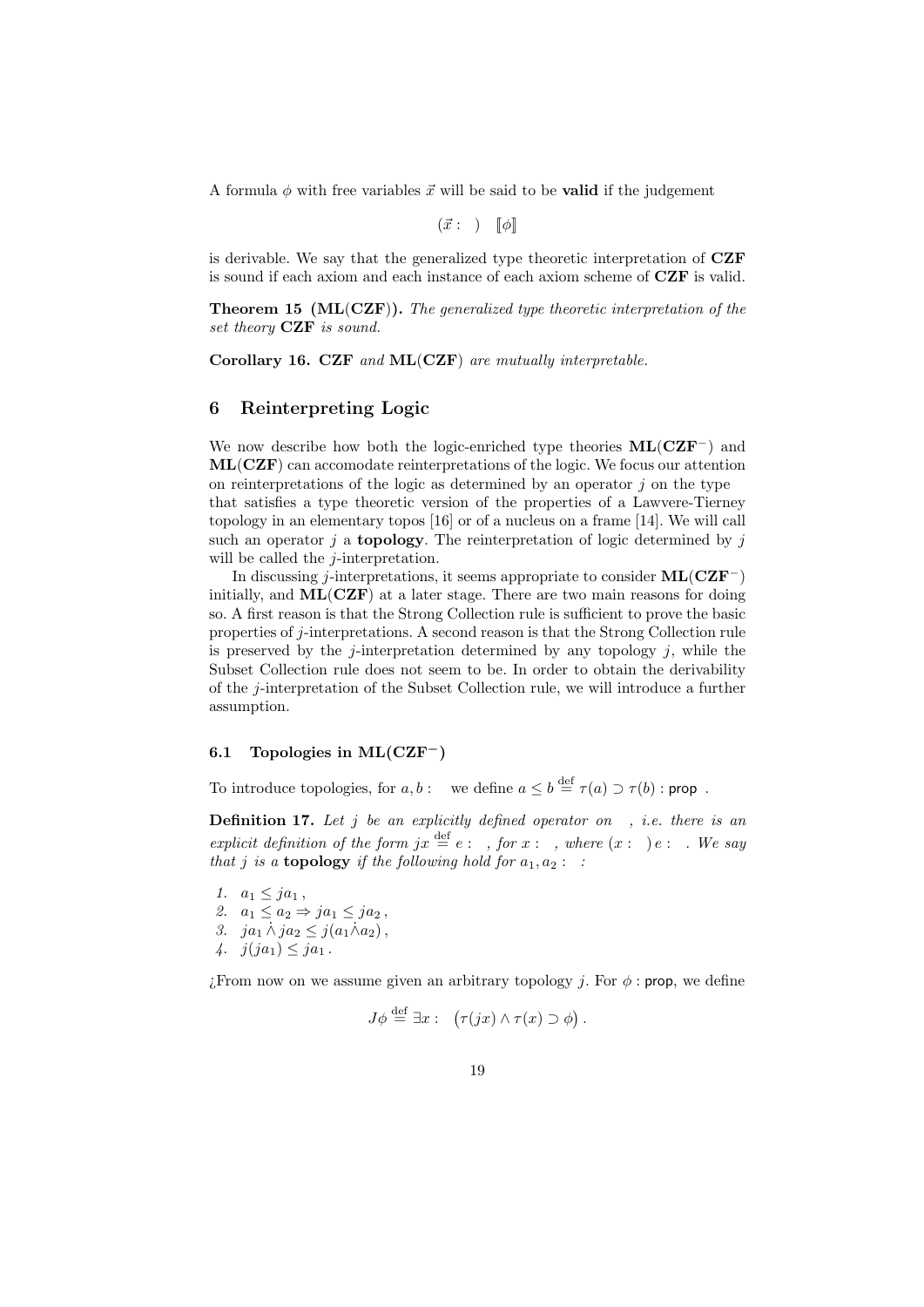**Proposition 18.** For  $a : \mathsf{P}, J(\tau(a)) \equiv \tau(ja)$ .

The properties of  $j$  can be lifted to  $J$ . It is worth pointing out that the Strong Collection rule is used to prove the fourth part of proposition 19.

**Proposition 19.** For  $\phi_1, \phi_2$ : prop, the following hold:

1.  $\phi_1 \supset J\phi_1$ , 2.  $\phi_1 \supset \phi_2 \Rightarrow J\phi_1 \supset J\phi_2$ , 3.  $J\phi_1 \wedge J\phi_2 \supset J(\phi_1 \wedge \phi_2),$ 4.  $J(J\phi_1) \supset J\phi_1$ .

We now define the j-interpretation of of  $ML(CZF^-)$  into itself determined by the topology  $i$ . This interpretation acts solely on the logic, leaving types unchanged. We define the *j*-interpretation  $\langle \cdot \rangle_i$  by structural induction on the raw syntax of the type theory. First of all type expressions are left unchanged. Table 5 contains the definition of the interpretation of formulae, where  $\star$  is either  $\land$ ,  $\lor$  or  $\supset$  and  $\nabla$  is either  $\forall$  or  $\exists$ , and of judgement bodies.

Table 5. Definition of the *j*-interpretation of formulae and judgement bodies.

$$
\langle T \rangle_j \stackrel{\text{def}}{=} T,
$$
\n
$$
\langle \bot \rangle_j \stackrel{\text{def}}{=} \bot,
$$
\n
$$
\langle \bot \rangle_j \stackrel{\text{def}}{=} \bot,
$$
\n
$$
\langle \bot \rangle_j \stackrel{\text{def}}{=} \bot,
$$
\n
$$
\langle \bot \rangle_k \stackrel{\text{def}}{=} \bot,
$$
\n
$$
\langle \bot \rangle_k \stackrel{\text{def}}{=} \bot,
$$
\n
$$
\langle \bot \rangle_k \stackrel{\text{def}}{=} J(\phi_1)_j * J(\phi_2)_j,
$$
\n
$$
\langle \bot \rangle_k \stackrel{\text{def}}{=} a : A,
$$
\n
$$
\langle \bot \rangle_k \stackrel{\text{def}}{=} a : A,
$$
\n
$$
\langle \bot \rangle_k \stackrel{\text{def}}{=} J(\phi_1)_j * J(\phi_2)_j,
$$
\n
$$
\langle \bot \rangle_k \stackrel{\text{def}}{=} a : A \rangle_k \stackrel{\text{def}}{=} a : A,
$$
\n
$$
\langle \bot \rangle_k \stackrel{\text{def}}{=} a : A,
$$
\n
$$
\langle \bot \rangle_k \stackrel{\text{def}}{=} a : A,
$$
\n
$$
\langle \bot \rangle_k \stackrel{\text{def}}{=} a : A,
$$
\n
$$
\langle \bot \rangle_k \stackrel{\text{def}}{=} a : A,
$$
\n
$$
\langle \bot \rangle_k \stackrel{\text{def}}{=} a : A,
$$
\n
$$
\langle \bot \rangle_k \stackrel{\text{def}}{=} a : A,
$$
\n
$$
\langle \bot \rangle_k \stackrel{\text{def}}{=} a : A,
$$
\n
$$
\langle \bot \rangle_k \stackrel{\text{def}}{=} a : A,
$$
\n
$$
\langle \bot \rangle_k \stackrel{\text{def}}{=} a : A,
$$
\n
$$
\langle \bot \rangle_k \stackrel{\text{def}}{=} a : A,
$$
\n
$$
\langle \bot \rangle_k \stackrel{\text{def}}{=} a : A,
$$
\n
$$
\langle \bot \rangle_k \stackrel{\text{def}}{=} a : A,
$$
\n
$$
\langle \bot \rangle_k \stackrel{\text{def}}{=} a : A,
$$
\n
$$
\langle \bot \rangle_k \stackrel{\text{def}}{=} a : A,
$$
\n
$$
\langle \
$$

Finally, we define the *j*-interpretation of judgements as follows.

$$
\langle (\Gamma) \mathcal{B} \rangle_j \stackrel{\text{def}}{=} (\Gamma) \langle \mathcal{B} \rangle_j.
$$

Definition 20. The j-interpretation of a rule

$$
\frac{(T_1) \mathcal{B}_1 \cdots (T_n) \mathcal{B}_n}{(T) \mathcal{B}}
$$

is said to be sound if the judgement  $\langle \langle \Gamma \rangle \rangle$  is derivable from the judgements  $\langle (\Gamma_1) \mathcal{B}_1 \rangle_j, \ldots, \langle (\Gamma_n) \mathcal{B}_n \rangle_j.$ 

It is worth pointing out that the Strong Collection rule implies that its jinterpretation is sound. However, it does not seem possible to prove that the j-interpretation of the Subset Collection rule is sound for an arbitrary topology j. We therefore introduce the following definition.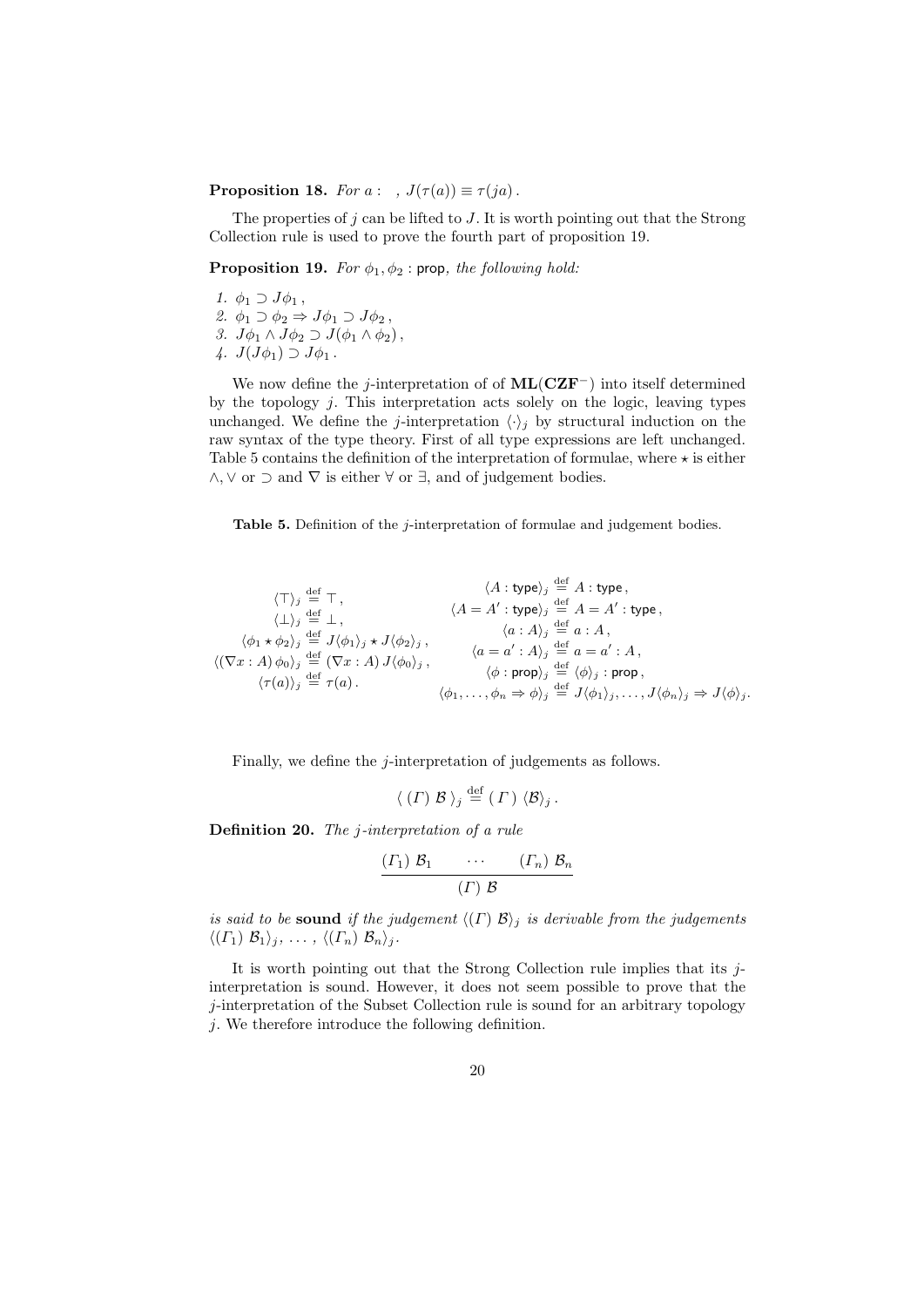**Definition 21.** A topology j on P is said to be set presented by  $R : Sub(P)$  if the judgement

$$
(\forall p : \mathsf{P}) \ (\ \tau(jp) \equiv (\exists q \in R) \ q \leq p)
$$

is derivable.

The notion of set presented topology is closely related to the notions of cover algebra with basic covers [11], set presented meet semilattice and frame [3, 10] and inductively generated formal topology [8, 20].

Theorem 22 (ML(CZF<sup>-</sup>)). Let j be a topology.

- 1. The j-interpretation of each rule of  $ML(CZF^-)$  is sound.
- 2. Assuming the Subset Collection rule of  $ML(CZF)$ , if j is set presented, then the j-interpretation of the Subset Collection rule is sound.

### 6.2 Double Negation Interpretation

As an application of the results just described we present a type theoretic version of the double negation interpretation. We define the double negation topology as follows:

$$
(x : \mathsf{P}) \; jx \stackrel{\text{def}}{=} \dot{\neg} \dot{\neg} x : \mathsf{P},
$$

where  $\dot{\neg} x \stackrel{\text{def}}{=} x \dot{\supset} \dot{\perp} : \mathsf{P},$  for  $x : \mathsf{P}.$  It is easy to prove that j is a topology. Let us point out that the operator  $J$  determined by the double negation topology need not to be logically equivalent to double negation. In fact, for  $\phi$ : prop it holds

$$
J\phi \equiv (\exists p : \mathsf{P})(\neg\neg\tau(p) \land \tau(p) \supset \phi),
$$

where  $\neg \phi \stackrel{\text{def}}{=} \phi \supset \bot$ , for  $\phi$ : prop. In general it will hold only that  $J\phi$  implies  $\neg\neg\phi$  but not viceversa. This fact seems to be one of the reasons for which it is possible to prove the soundness of the j-interpretation of the Strong Collection rule. These observations first arose in connection with the development of framevalued semantics for CZF [10]. The double-negation nucleus on the frame of truth values corresponds closely to a double-negation interpretation [9, 12].

Since the *i*-interpretation acts as the double negation only on small propositions, it is natural to consider the following principle of restricted excluded middle.

$$
(x : P) \ \tau(x) \ \vee \ \neg \tau(x) \tag{REM}
$$

Theorem 23. The ¬¬-interpretation of  $ML(CZF^-) + (REM)$  in  $ML(CZF^-)$ is sound.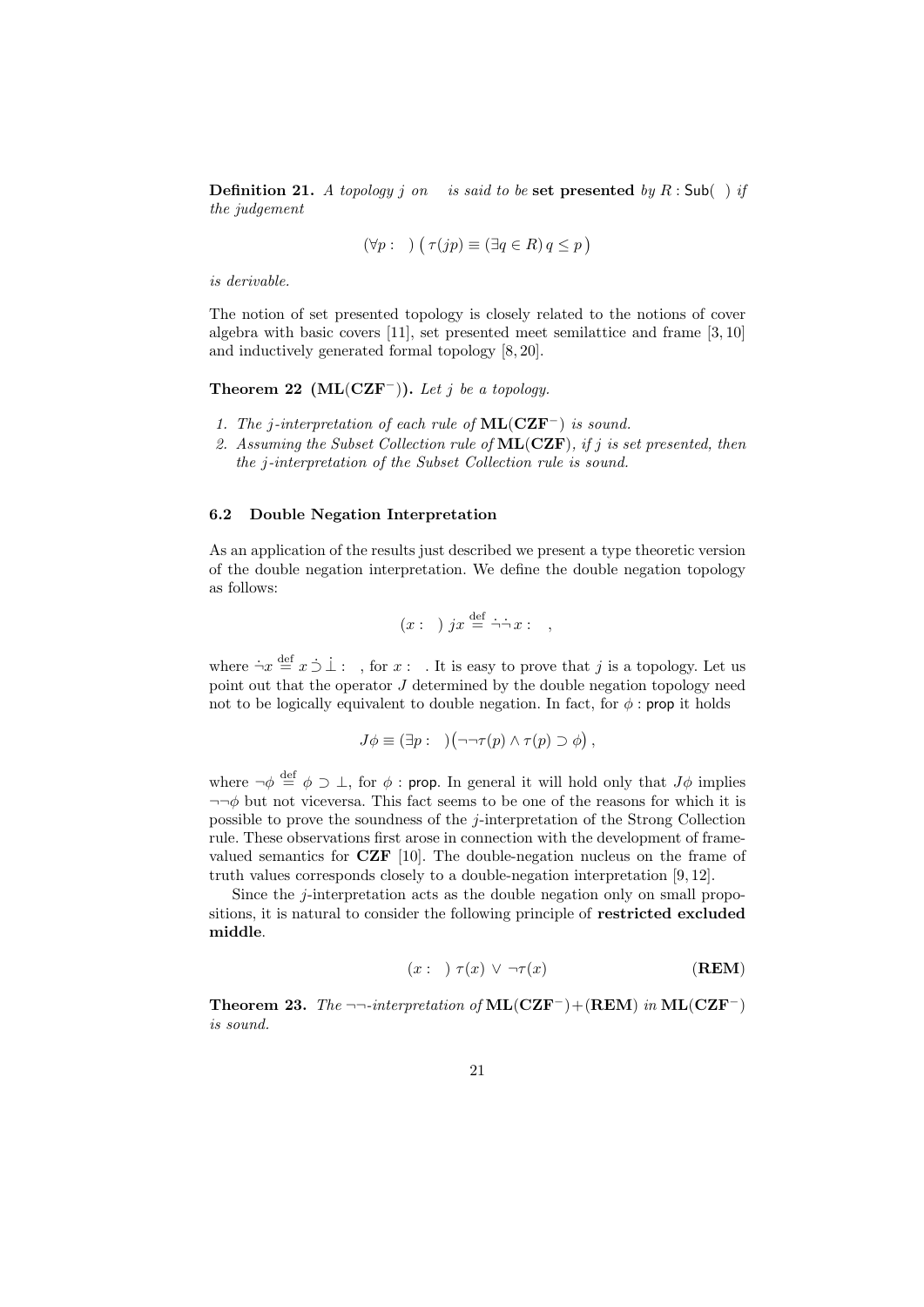Let us now point out that the type theory  $ML(CZF^-)$  and the theory  $CZF^$ are mutually interpretable. It is easy to see that  $(REM)$  allows to prove in type theory the validity of the principle of excluded middle for restricted formulas. Theorem 23 gives then as a corollary an interpretation of the set theory  $CZF^-$  + **REM**, obtained from  $CZF^-$  by adding the law of excluded middle for restricted formulae, into  $CZF^-$ , a result originally obtained in [7].

We can now consider a type theoretic principle asserting that the double negation topology is set presented:

$$
\exists R : \mathsf{Sub}(\mathsf{P}) \,\forall p : \mathsf{P}(\neg\neg\tau(p) \equiv \exists q \in R(q \supset \tau(p))) \,.
$$
 (DNSP)

**Theorem 24.** The  $\neg\neg$ -interpretation of  $ML(CZF) + (REM)$  in  $ML(CZF) +$ (DNSP) is sound.

The type theory  $ML(CZF) + (REM)$  and the set theory  $CZF + REM$ are mutually interpretable. Recall that the set theory  $CZF + REM$  has proof theoretic strength at least above that of Bounded Zermelo set theory, which is obtained from Zermelo set theory by limiting the separation axiom scheme to restricted formulas. This is because the power set axiom is derivable in  $CZF$  + REM and Bounded Zermelo set theory has a double-negation interpretation into its intuitionistic counterpart. That set theory is in fact a subsystem of  $CZF +$ REM. The addition of the type theoretic principle (DNSP) to ML(CZF) pushes therefore the proof theoretic strength of the type theory above that of second-order arithmetic.

# References

- 1. Peter Aczel, The Type Theoretic Interpretation of Constructive Set Theory, in: A. MacIntyre, L. Pacholski and J. Paris (eds.), *Logic Colloquium '77*, (North-Holland, Amsterdam, 1978).
- 2. Peter Aczel, The Type Theoretic Interpretation of Constructive Set Theory: Inductive Definitions, in: R.B. Barcan Marcus, G. J. W. Dorn and P. Weingartner (eds.) Logic, Methodology and Philosophy of Science, VII, (North-Holland, Amsterdam, 1986).
- 3. Peter Aczel, Notes on Constructive Set Theory, Draft manuscript. Available at http://www.cs.man.ac.uk/~petera, 1997.
- 4. Peter Aczel, On Relating Type Theories and Set Theories, in T. Altenkirch, W. Naraschewski and B. Reus (eds.) Types for Proofs and Programs, Proceedings of Types '98, SLNCS 1657, (1999).
- 5. Peter Aczel, The Russell-Prawitz Modality, Mathematical Structures in Computer Science, vol. 11,  $(2001)$  1 – 14.
- 6. Peter Aczel and Michael Rathjen, Notes on Constructive Set Theory, Preprint no. 40, Institut Mittag-Leffler, The Royal Swedish Academy of Sciences, 2001. Available at http://www.ml.kva.se.
- 7. Thierry Coquand and Erik Palmgren, Intuitionistic Choice and Classical Logic, Archive for Mathematical Logic, vol. 39 (2000) 53 – 74.
- 8. Thierry Coquand, Giovanni Sambin, Jan Smith and Silvio Valentini, Inductively Generated Formal Topologies, Submitted for publication, 2000.